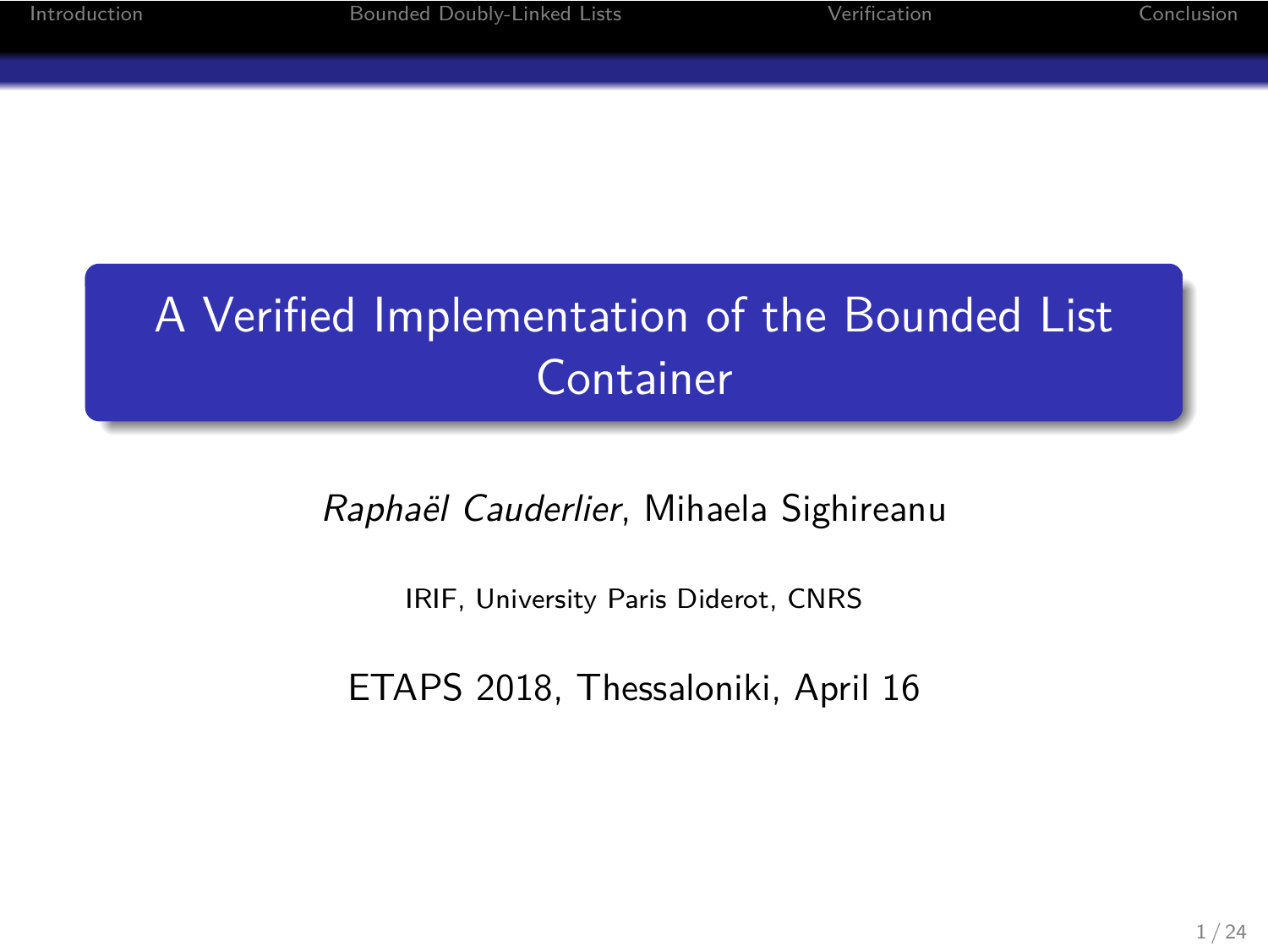## Verified Containers

Introduction Bounded Doubly-Linked Lists

- Good data structures are crucial for efficient programs
- Containers can be specified using mathematical models
- Not much work yet on functional verification of real world containers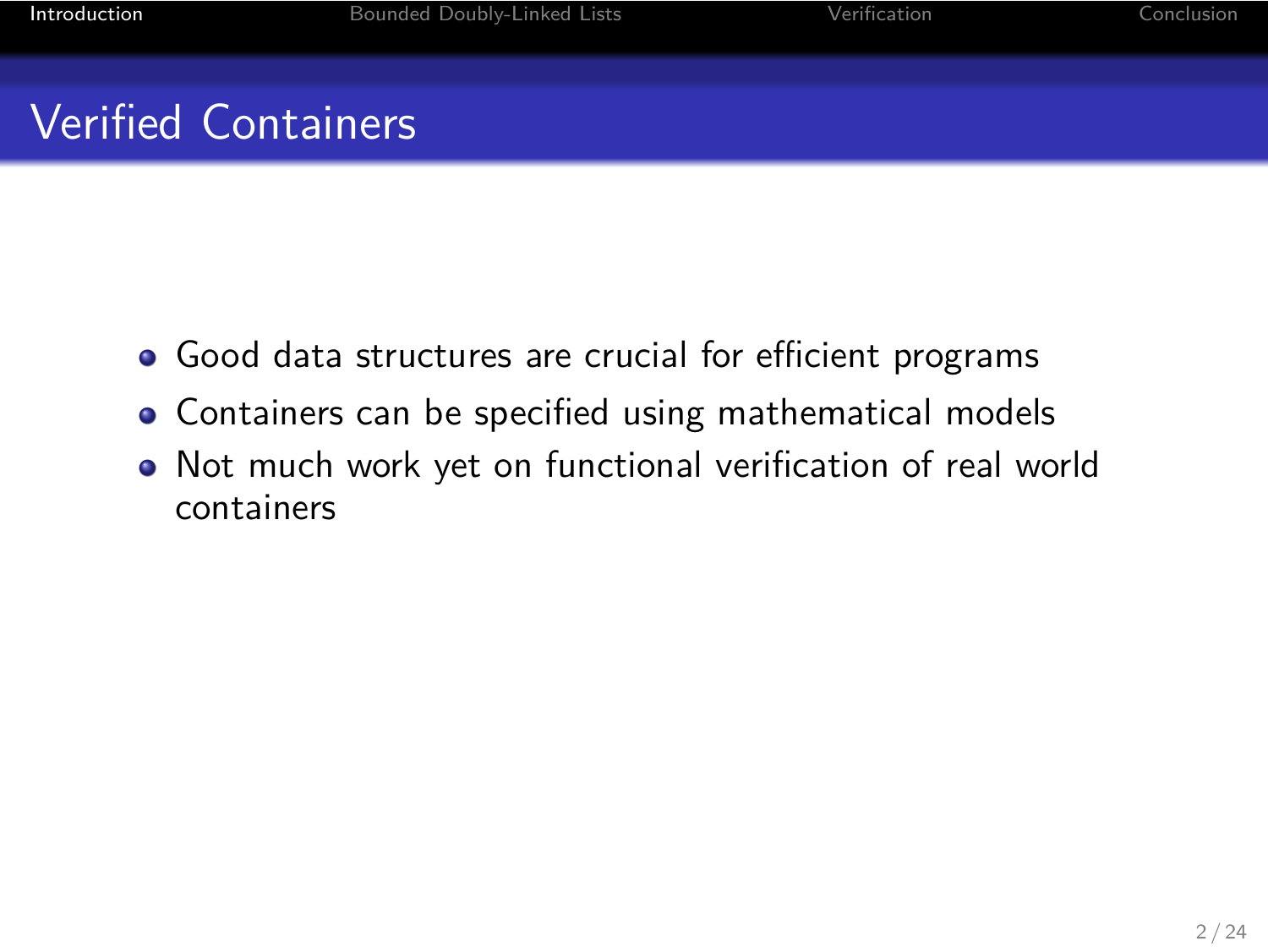### Verified Containers

**Introduction Bounded Doubly-Linked Lists** 

- Good data structures are crucial for efficient programs
- Containers can be specified using mathematical models
- Not much work yet on functional verification of real world containers
	- Pointer-level optimisations
	- Concurrency
	- Many theories to combine: arithmetics, sets, multisets, arrays, lists, etc…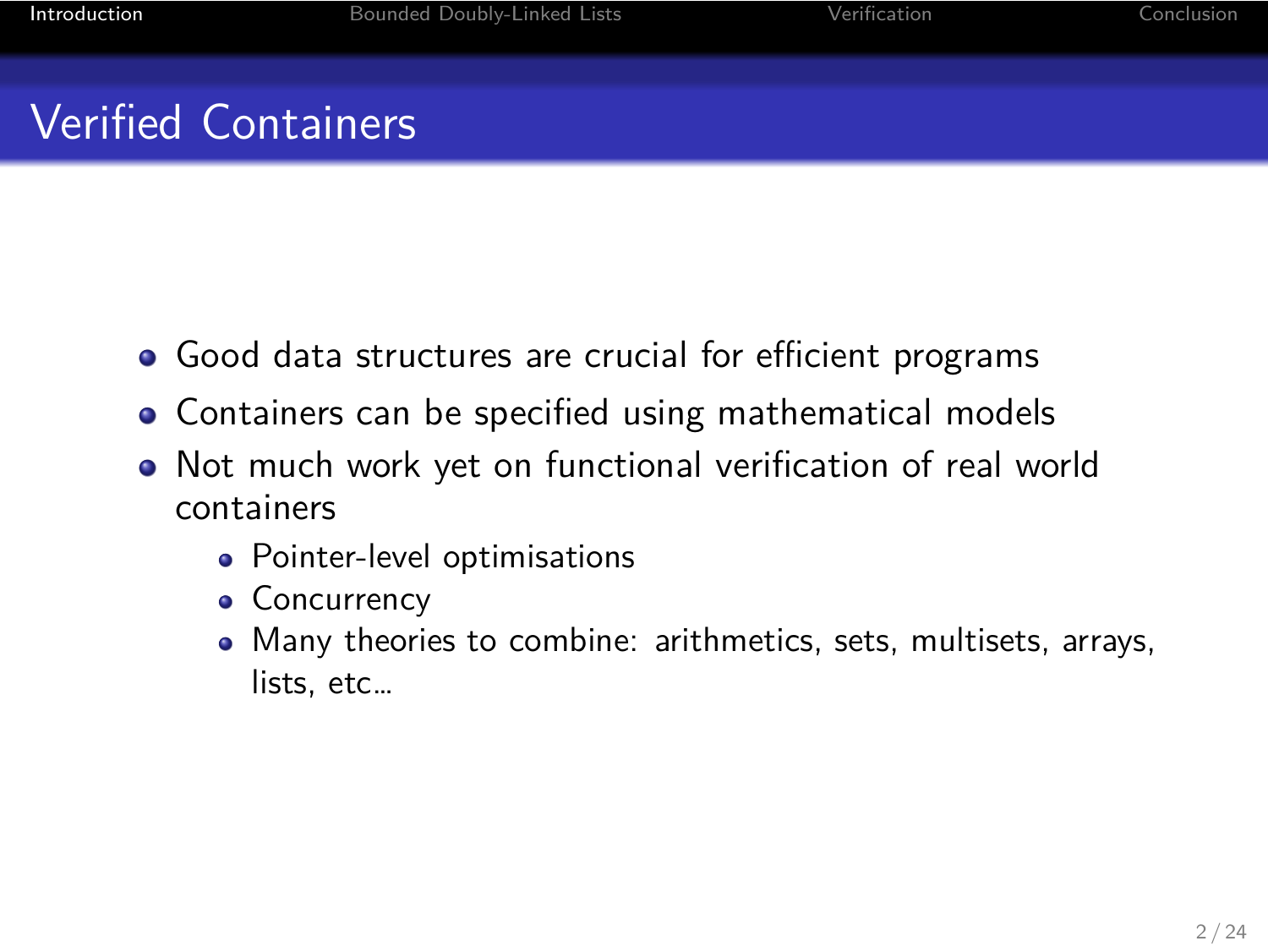### This Work

Case study on a container library from the Ada standard library.

**Introduction** and Bounded Doubly-Linked Lists and Verification Conclusion Conclusion

- **o** Given:
	- Optimized Ada implementation  $($  1400 loc)
	- Tested SPARK specification  $($   $\sim$  3600 loc)
	- Used to verify safety-critical software
- Done:
	- Translation in C  $($  ~ 500 loc)
	- Specification in VeriFast  $($   $\sim$  1220 loc)
	- Verification in VeriFast  $($   $\sim$  3500 loc)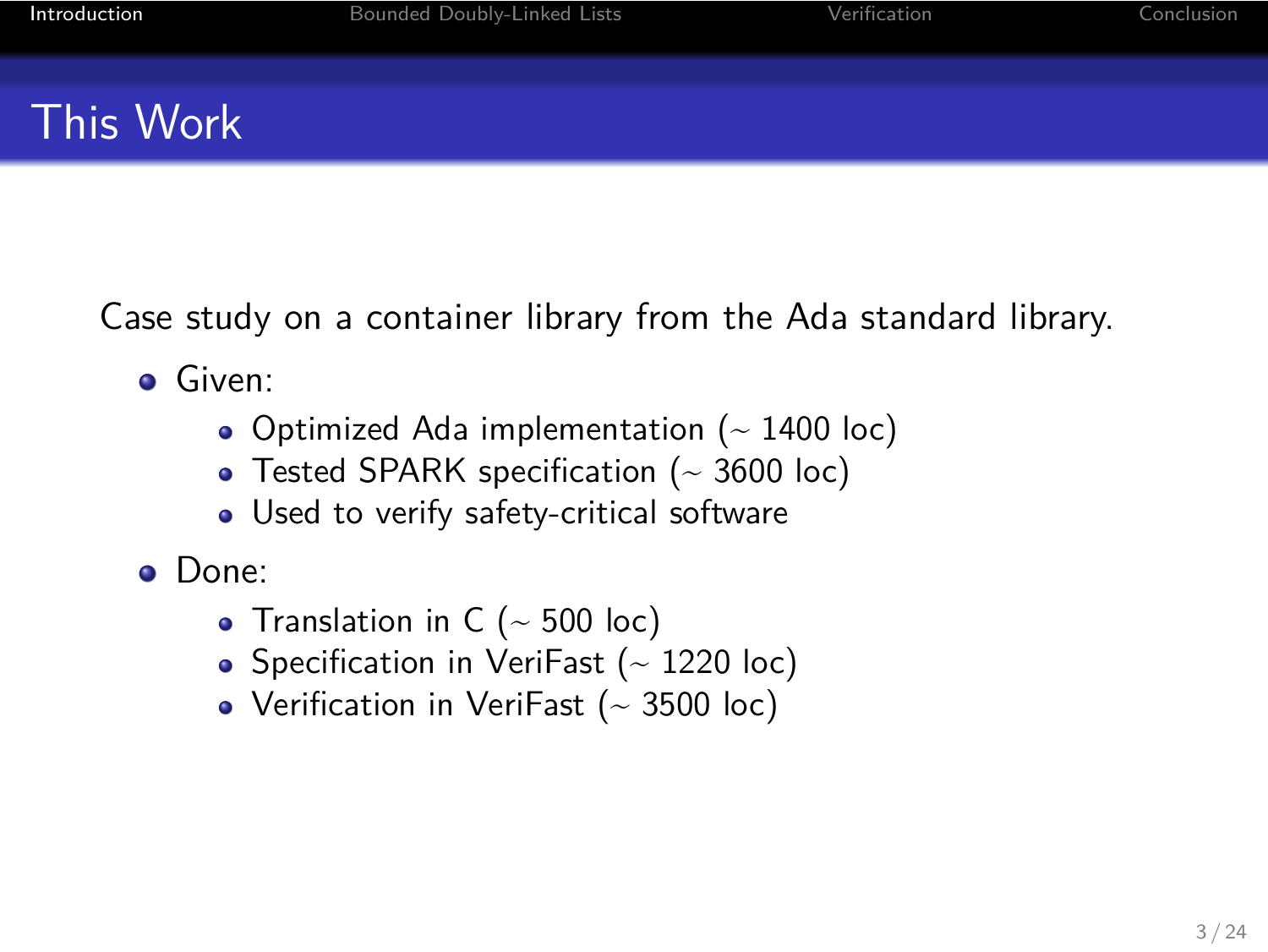# **Outline**



2 Verification



Bounded Doubly-Linked Lists **Intervention** Verification Conclusion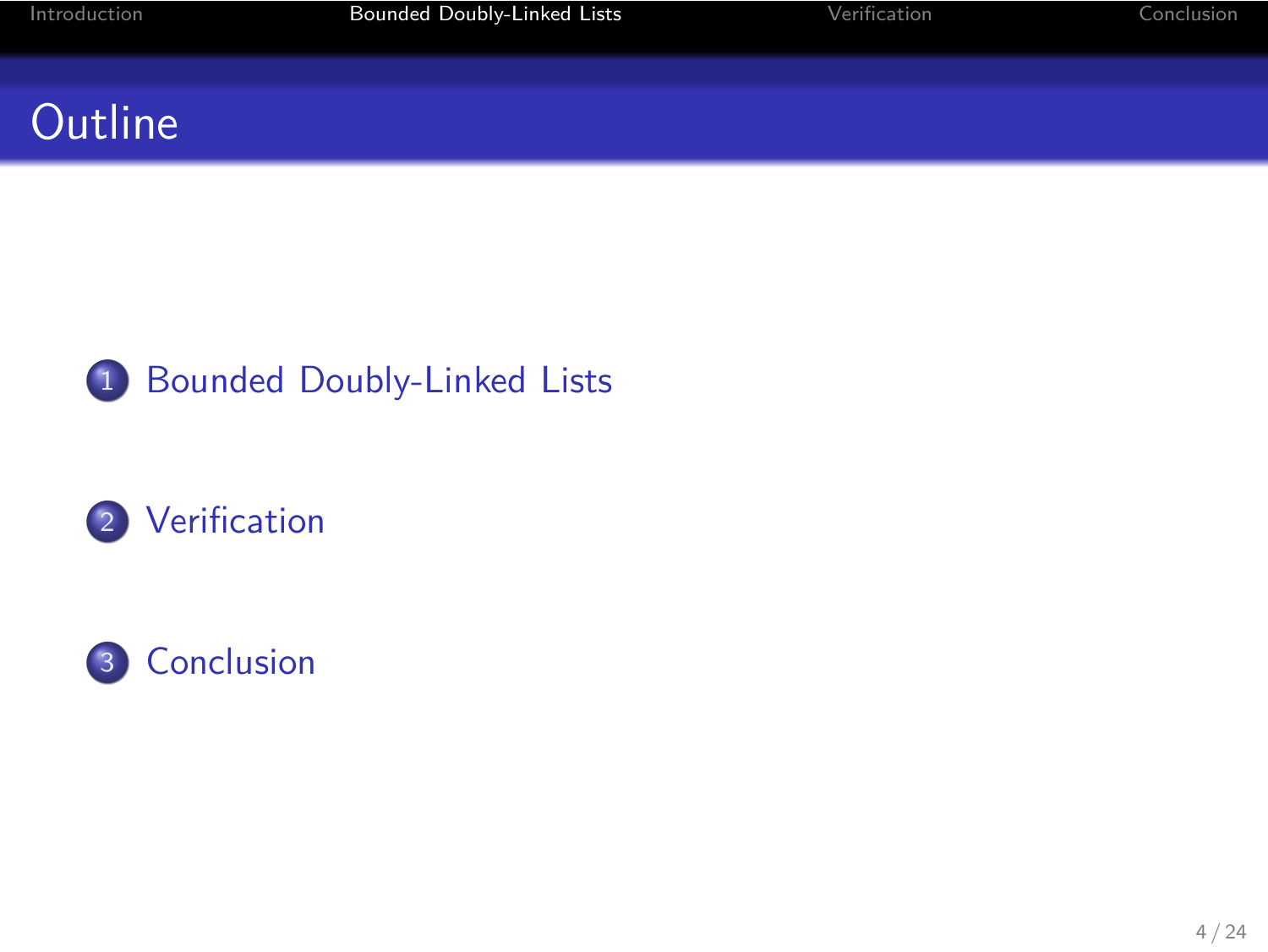## Interface 1/2

List is the type of Bounded Doubly-Linked Lists.

Bounded Doubly-Linked Lists

Capacity(List) : NonNegative Empty\_List(NonNegative) : List Length(List) : NonNegative =(List, List) : Boolean Is\_Empty(List) : Boolean Clear(List) Assign(List, List)

Copy(List, NonNegative) : List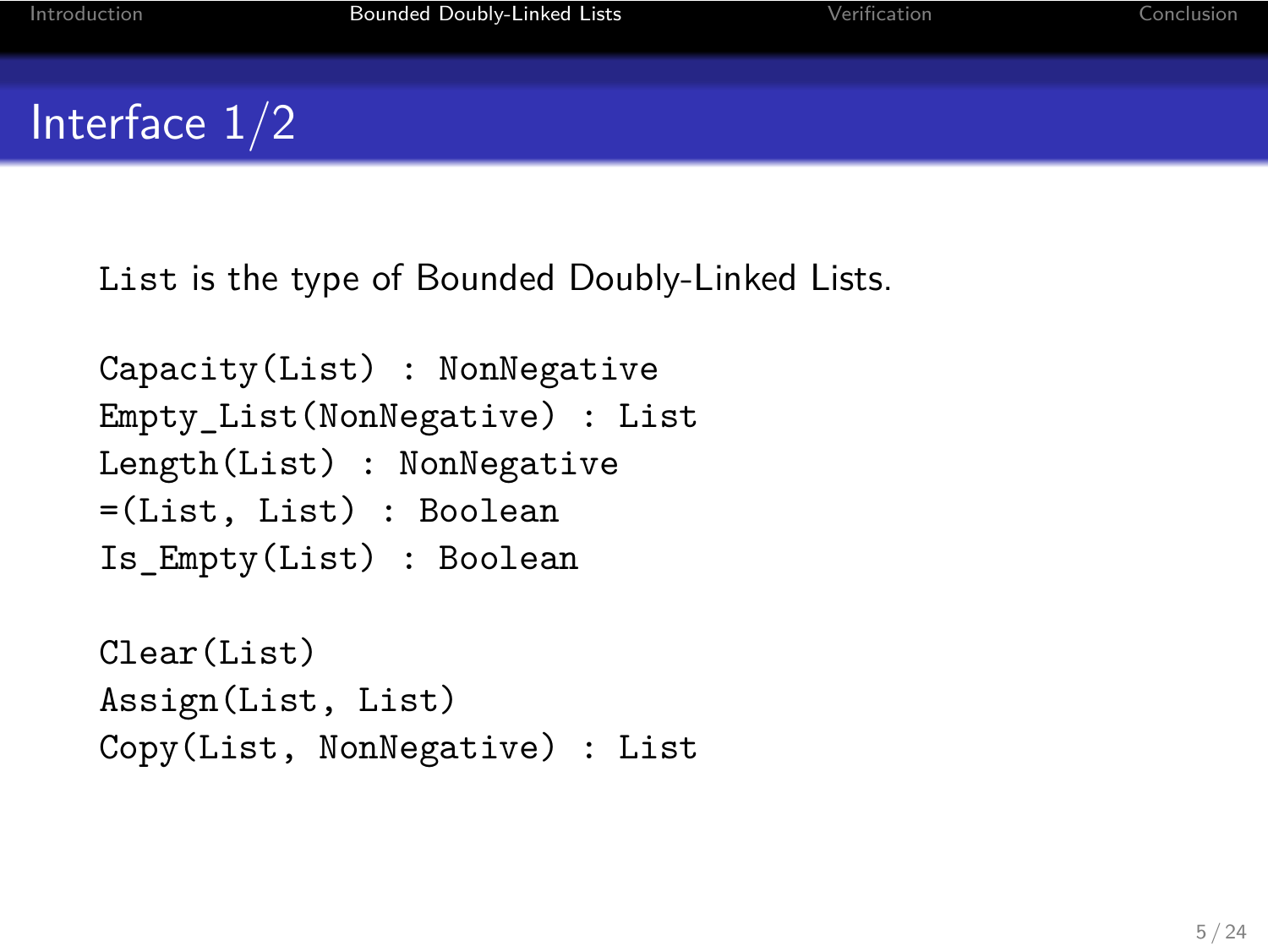### Interface 2/2

Cursor is the type of positions inside lists.

```
No_Element : Cursor
First(List) : Cursor Last(List) : Cursor
Next(List, Cursor) Previous(List, Cursor)
Element(List, Cursor) : Element_Type
Find(List, Element_Type, Cursor) : Cursor
Replace_Element(List, Cursor, Element_Type)
Insert(List, Cursor, Element_Type)
Delete(List, Cursor)
...
```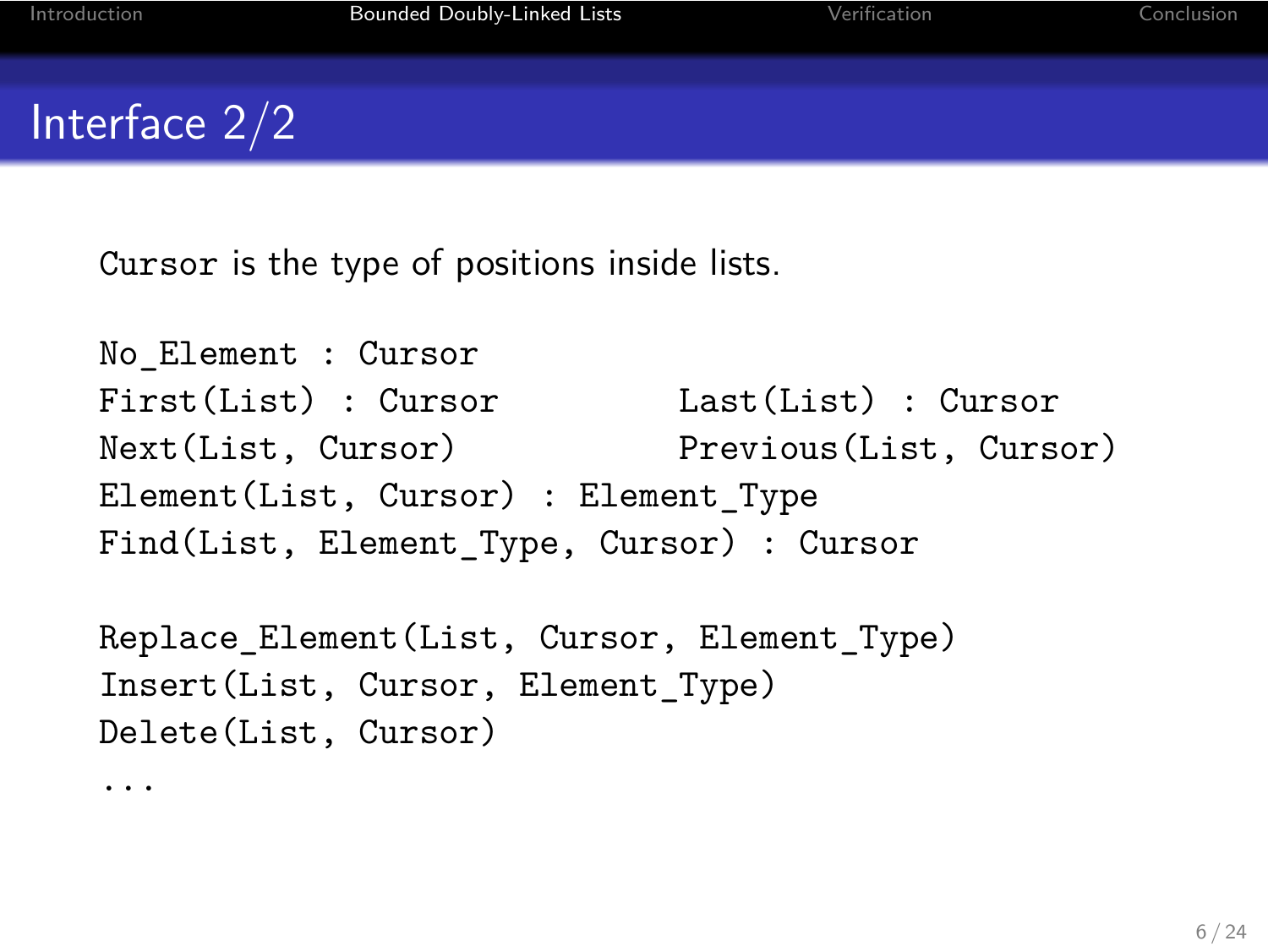### Implementation: Nodes

A Node is a record with the following fields:

Bounded Doubly-Linked Lists

- Element : Element\_Type
- Prev : -1..Capacity
- Next : 0..Capacity

A node is free if  $Prev = -1$ , otherwise it is occupied.



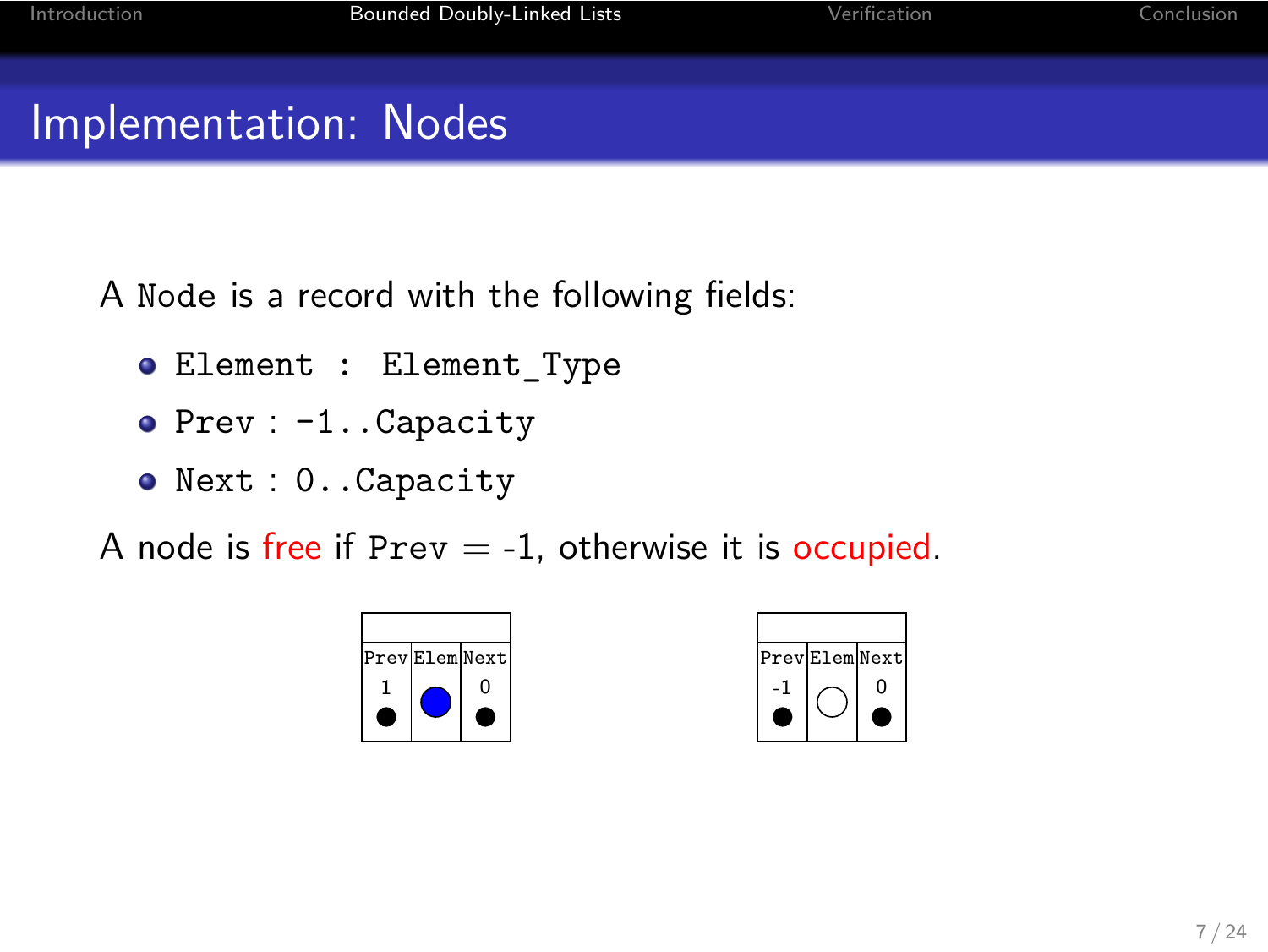A List is a record with the following fields:

Nodes[1..Capacity]: an array of nodes

Bounded Doubly-Linked Lists

- Length: 0..Capacity
- Free: -Capacity..Capacity
- First: 0..Capacity
- Last: 0..Capacity

When Free  $\geq 0$ , we call the list *initialized*.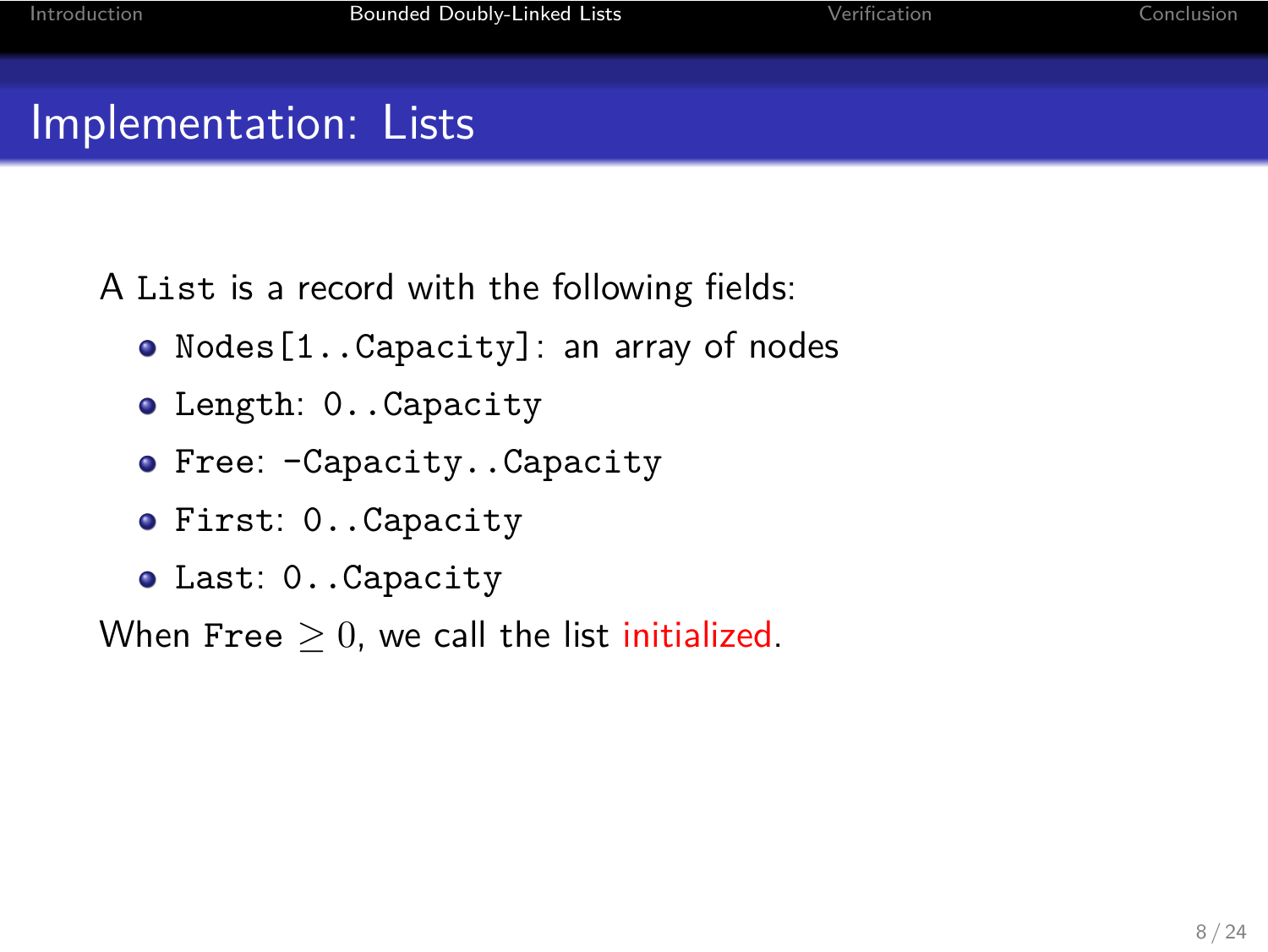A List is a record with the following fields:

Nodes[1..Capacity]: an array of nodes

Bounded Doubly-Linked Lists

- Length: 0..Capacity
- Free: -Capacity..Capacity
- First: 0..Capacity
- Last: 0..Capacity

When Free  $\geq 0$ , we call the list initialized.

Valid cursors are indexes of occupied nodes. No\_Element := 0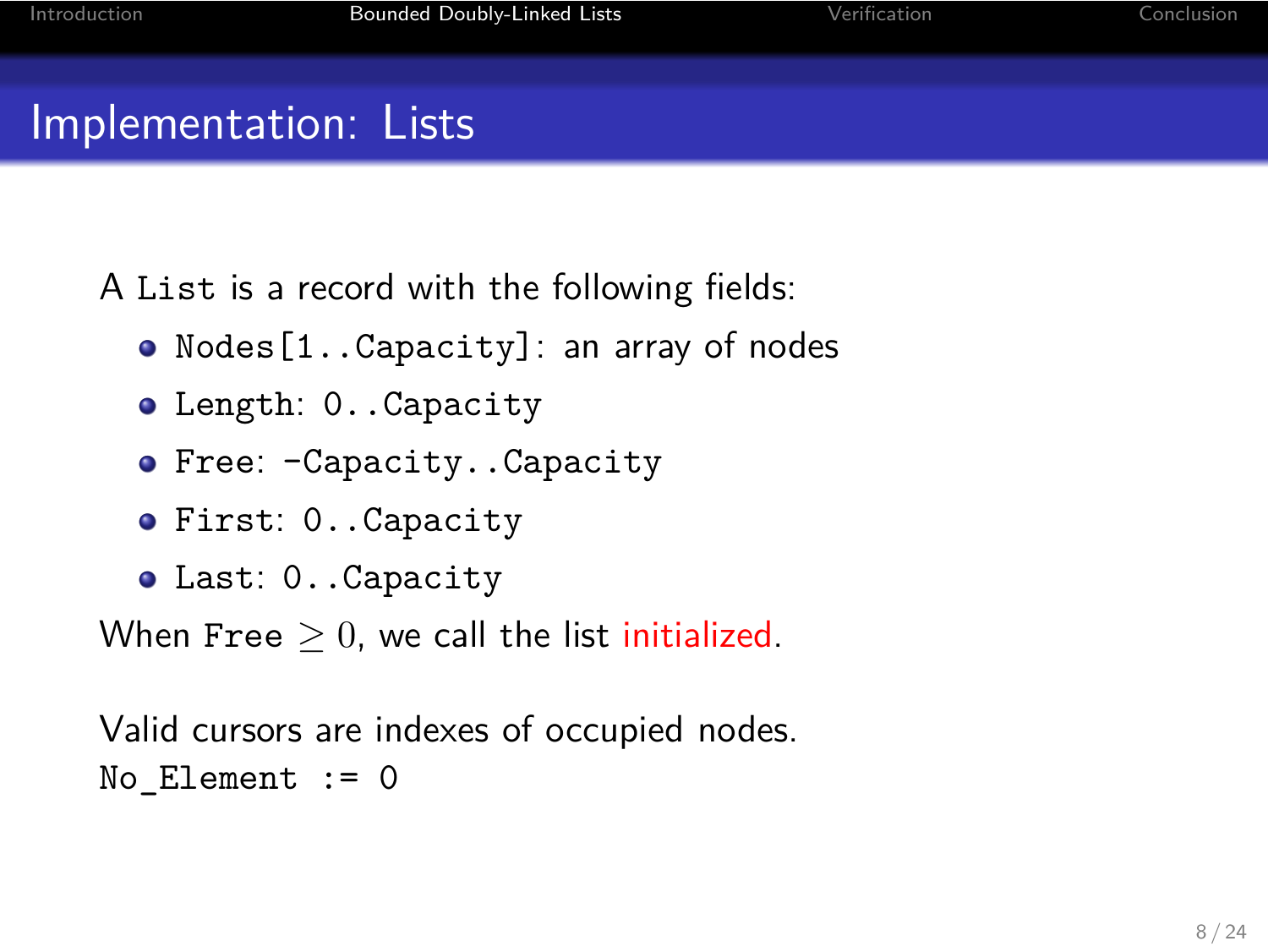Implicit Invariants:

Occupied nodes form a doubly-linked list of length Length between Nodes[First] and Nodes[Last].



- $\bullet$  If the list is initialized, then free nodes form a simply-linked list from Free to 0.
- Otherwise, free nodes are the nodes Nodes[-Free], Nodes[-Free+1], …, Nodes[Capacity].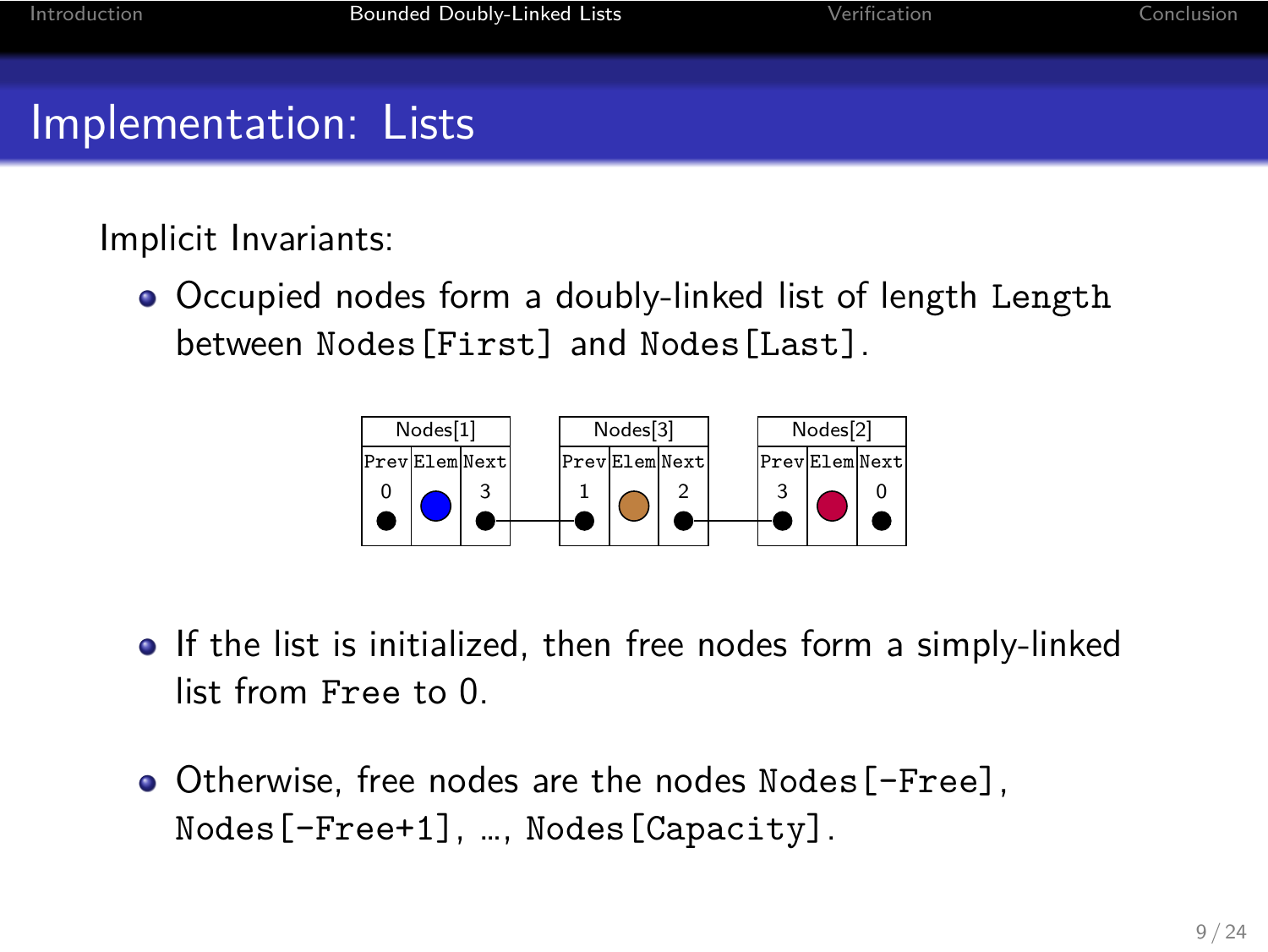Implicit Invariants:

Occupied nodes form a doubly-linked list of length Length between Nodes[First] and Nodes[Last].

Bounded Doubly-Linked Lists

• If the list is initialized, then free nodes form a simply-linked list from Free to 0.



Otherwise, free nodes are the nodes Nodes[-Free], Nodes[-Free+1], …, Nodes[Capacity].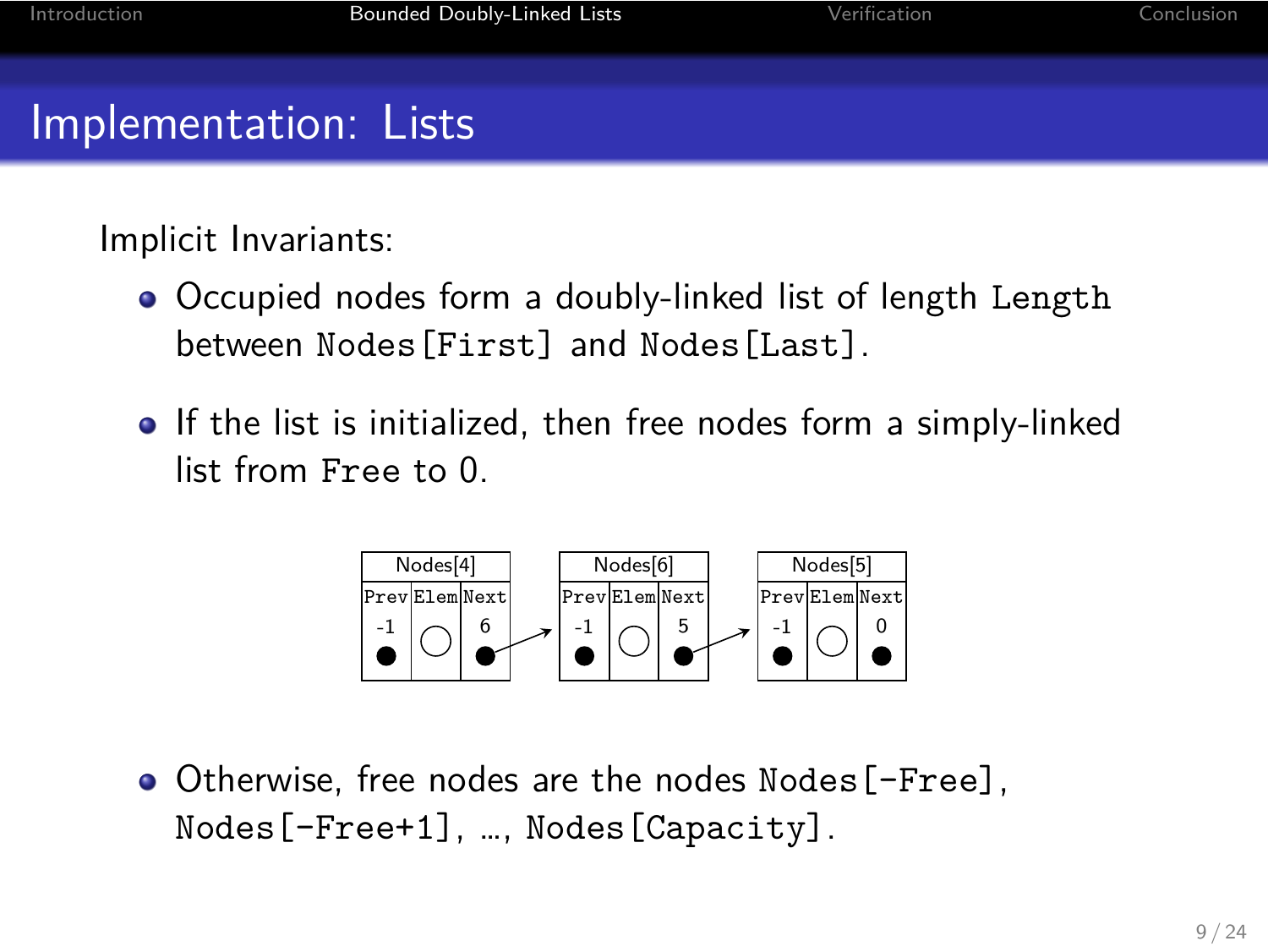Implicit Invariants:

Occupied nodes form a doubly-linked list of length Length between Nodes[First] and Nodes[Last].

- If the list is initialized, then free nodes form a simply-linked list from Free to 0.
- Otherwise, free nodes are the nodes Nodes[-Free], Nodes[-Free+1], …, Nodes[Capacity].

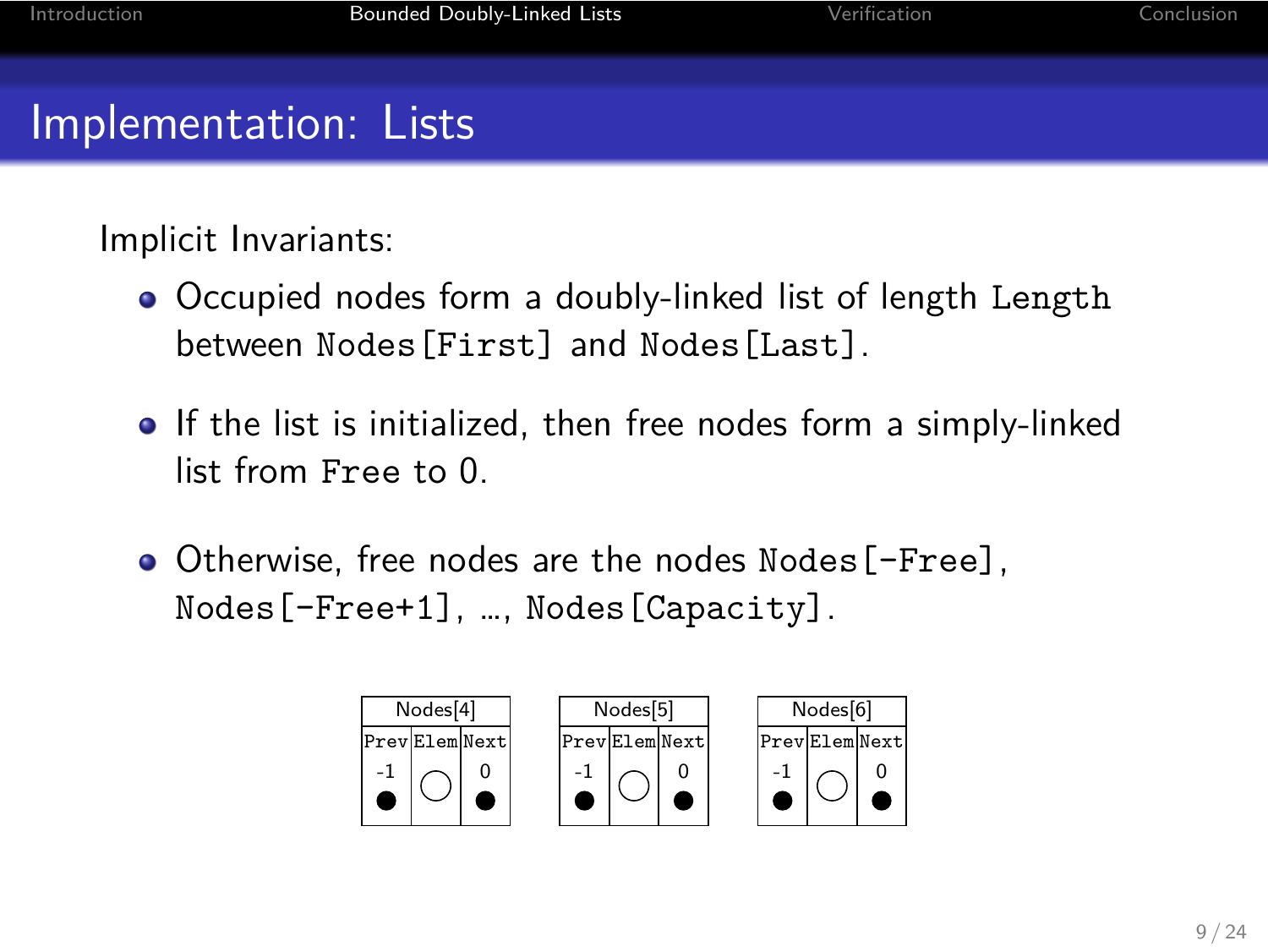

Capacity: 5 Length: 0 Free: -1 First: 0 Last: 0

Introduction **Bounded Doubly-Linked Lists** 

 $L = Empty\_List(5)$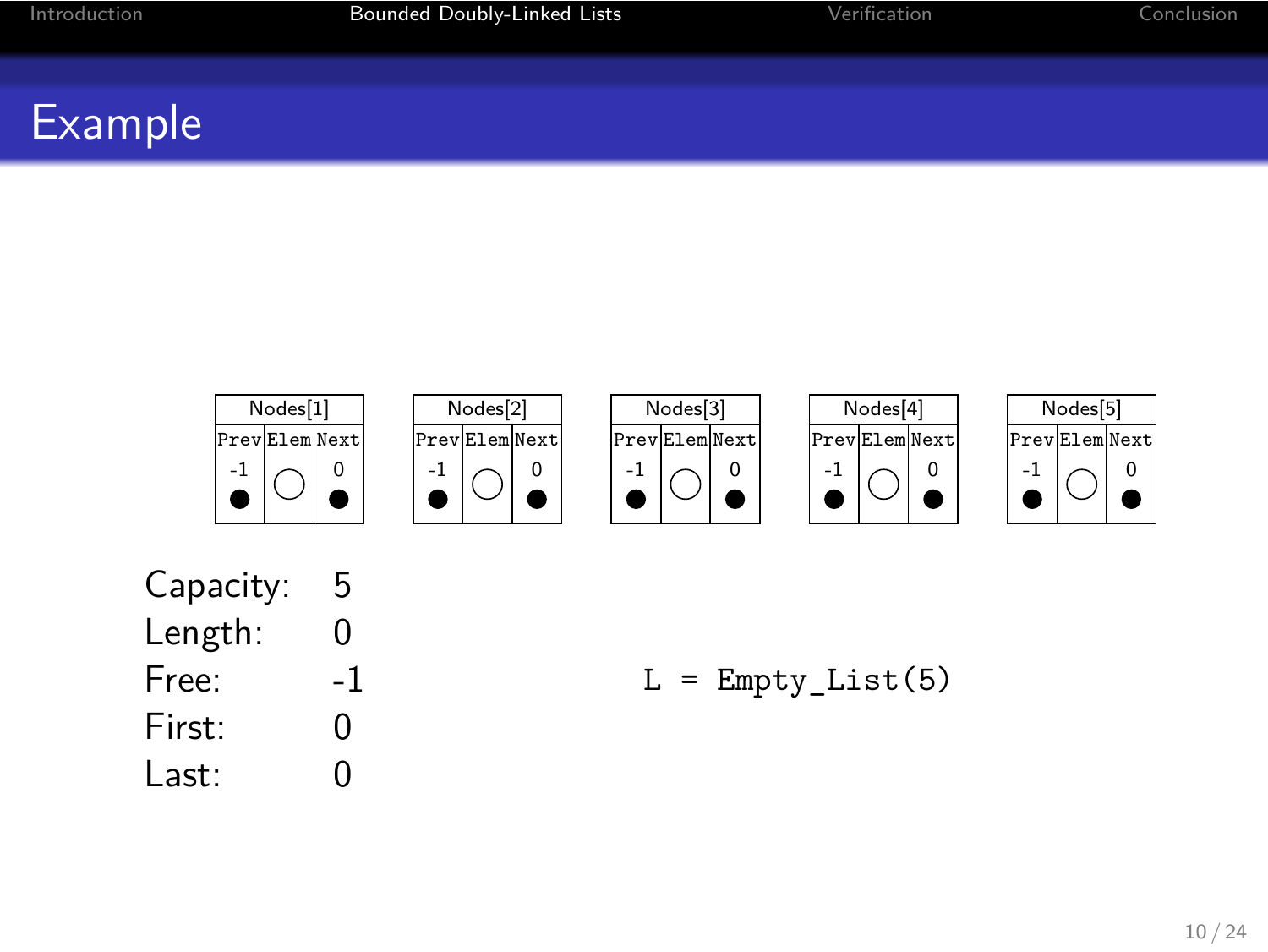

Bounded Doubly-Linked Lists

Capacity: 5 Length: 0 Free: -1 First: 0 Last: 0

Insert(L, Last(L), e1)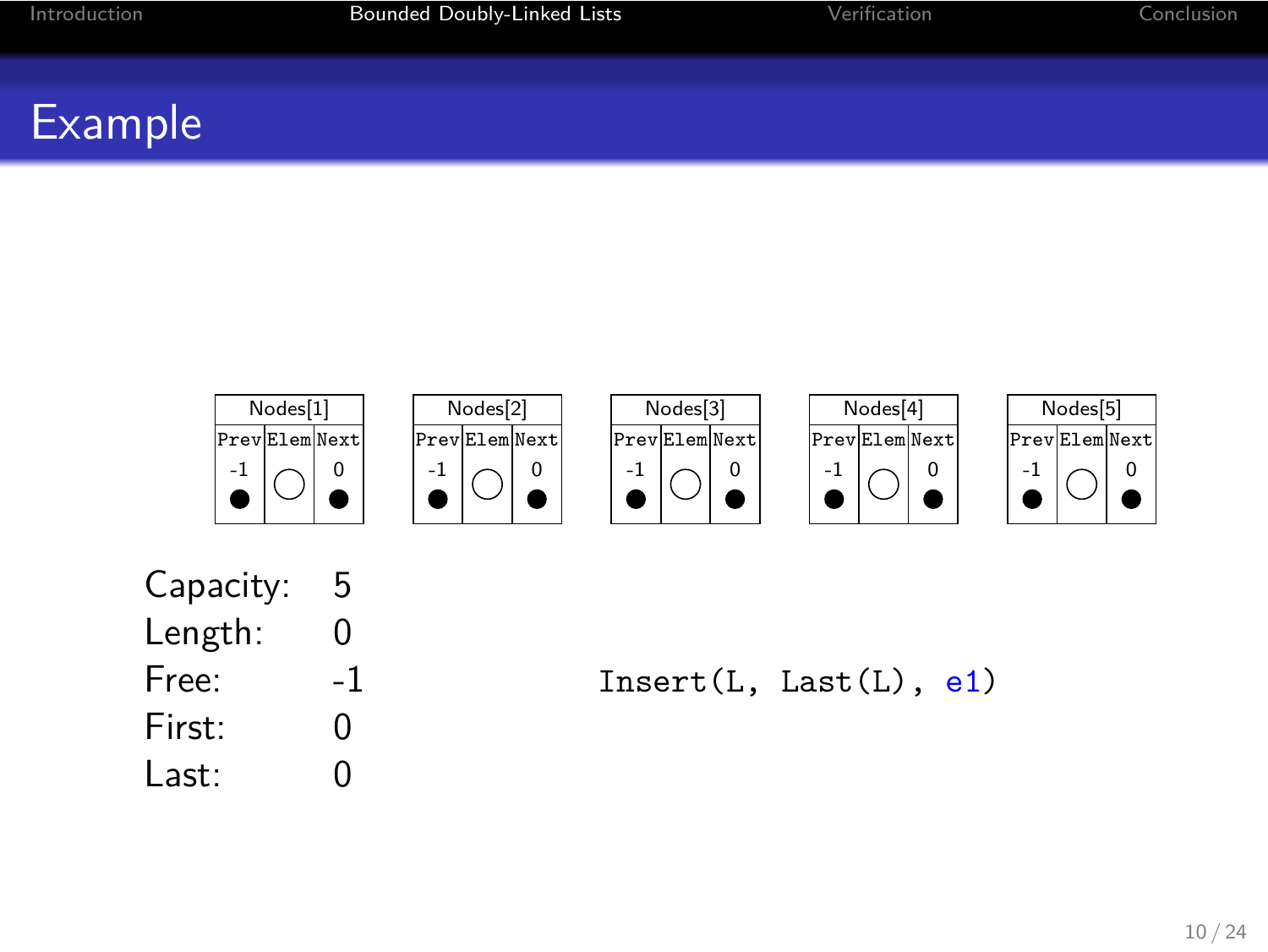

Bounded Doubly-Linked Lists

Capacity: 5 Length: 1 Free: -2 First: 1 Last: 1

Insert(L, Last(L), e1)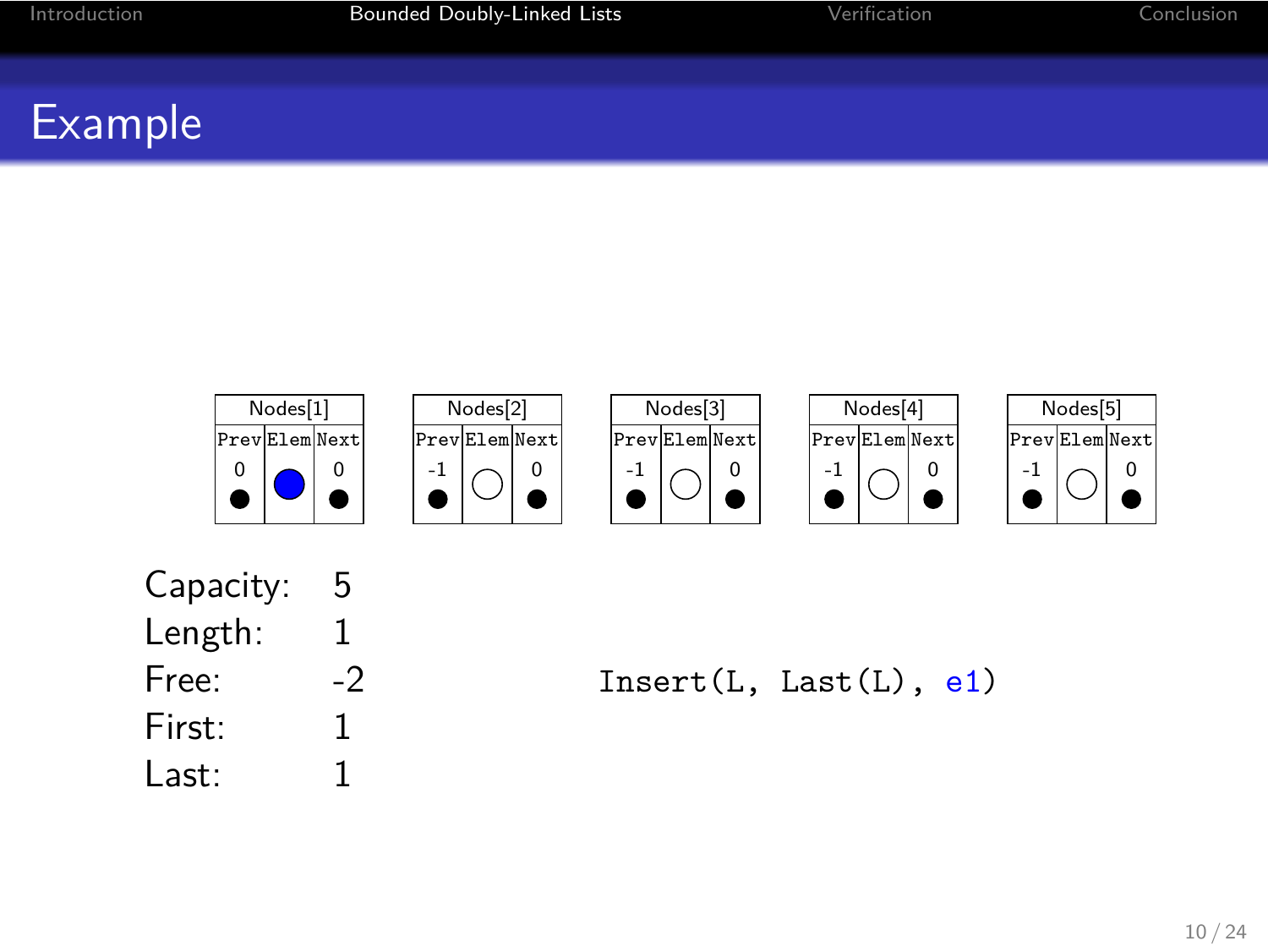

| Capacity: | 5  |
|-----------|----|
| Length:   | 1  |
| Free:     | -2 |
| First:    | 1  |
| Last:     | 1  |
|           |    |

| Insert(L, Last(L), e2) |  |
|------------------------|--|
| Insert(L, Last(L), e3) |  |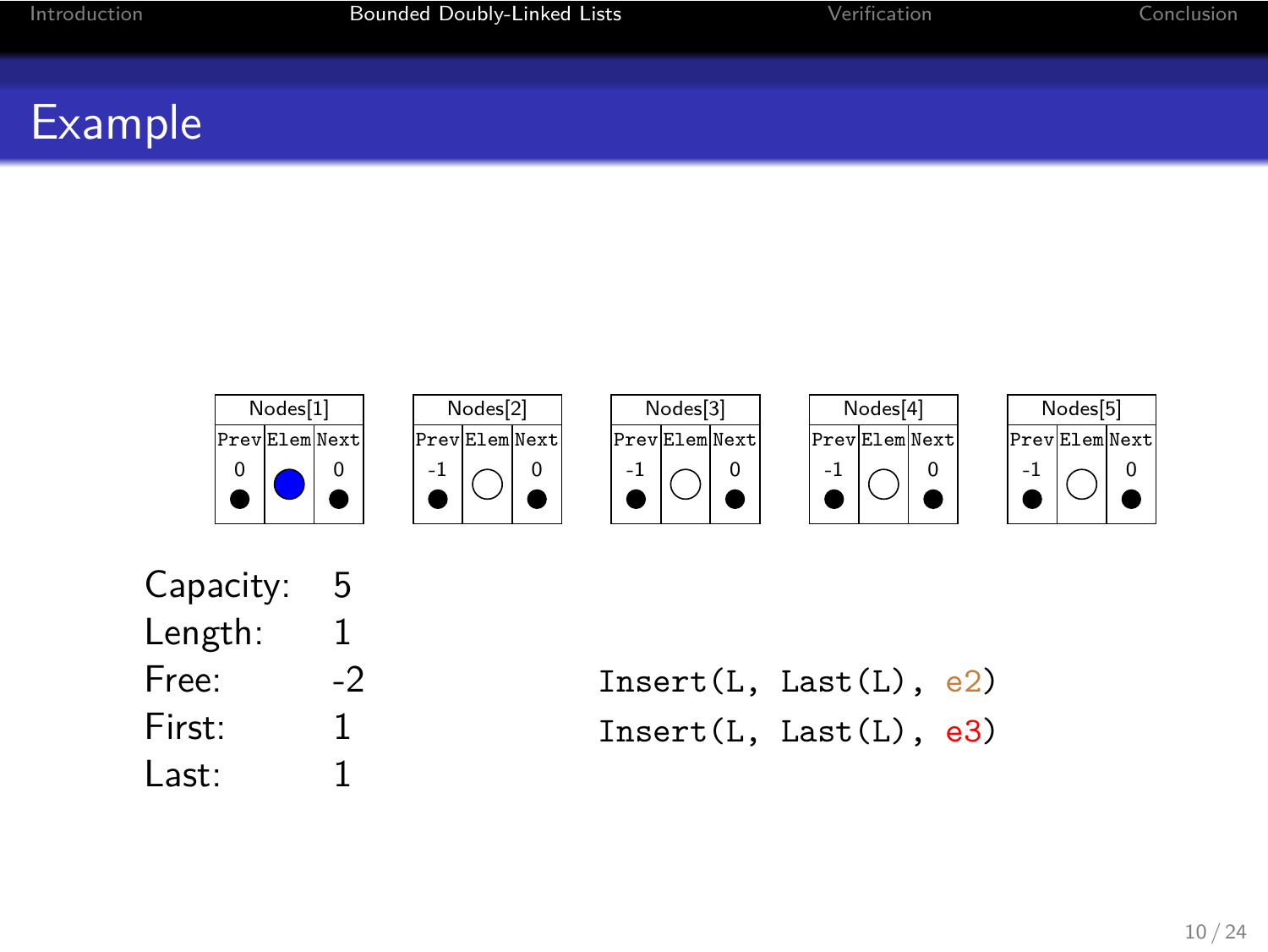

| 5  |
|----|
| 3  |
| -4 |
| 1  |
| 3  |
|    |

| Insert(L, Last(L), e2) |  |
|------------------------|--|
| Insert(L, Last(L), e3) |  |
|                        |  |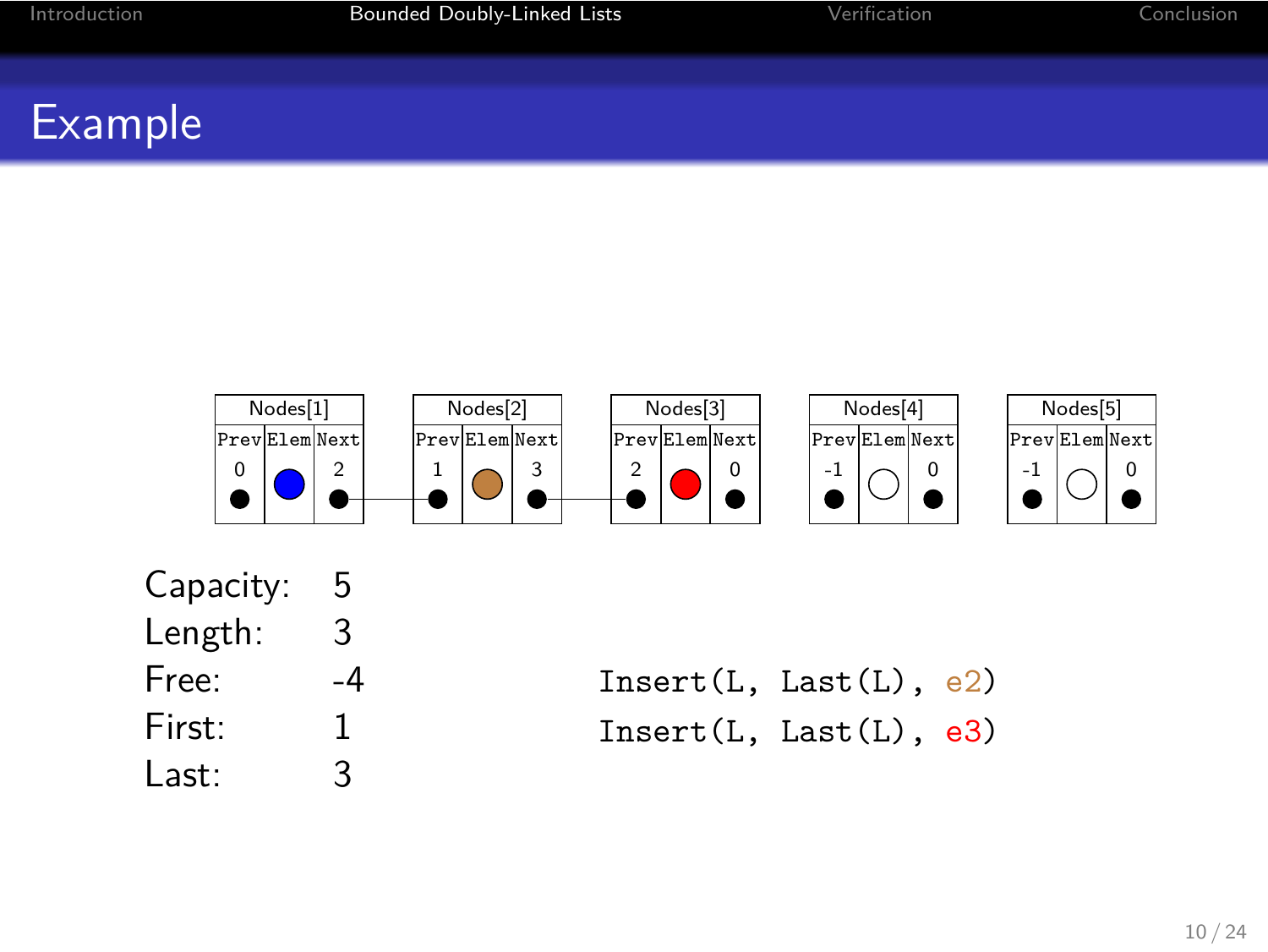

Bounded Doubly-Linked Lists

| Capacity: | 5  |
|-----------|----|
| Length:   | 3  |
| Free:     | -4 |
| First:    | 1  |
| l ast:    | Κ  |
|           |    |

 $c = First(L)$ Next(c) Delete(L, c)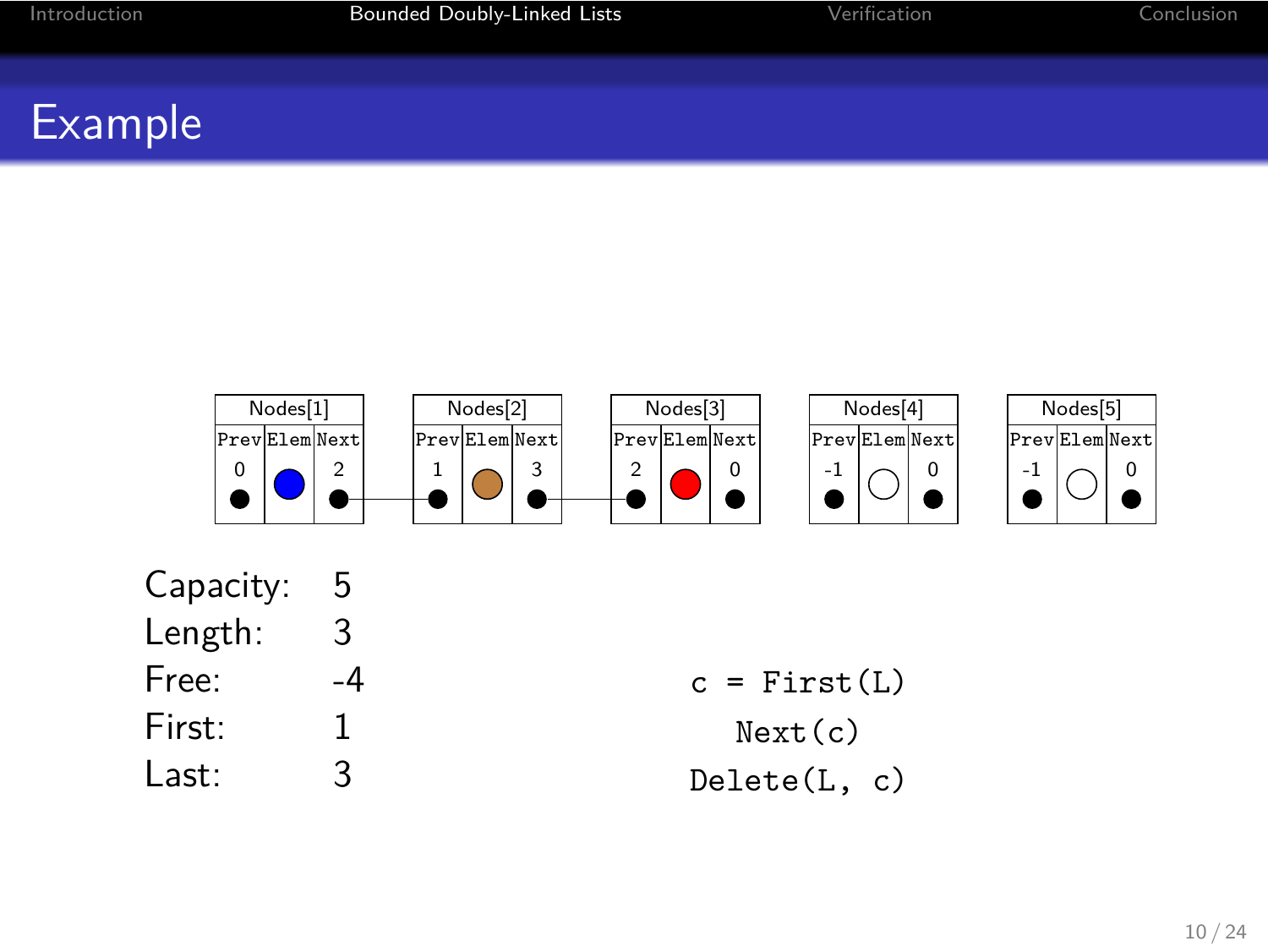# Introduction **Bounded Doubly-Linked Lists** Example

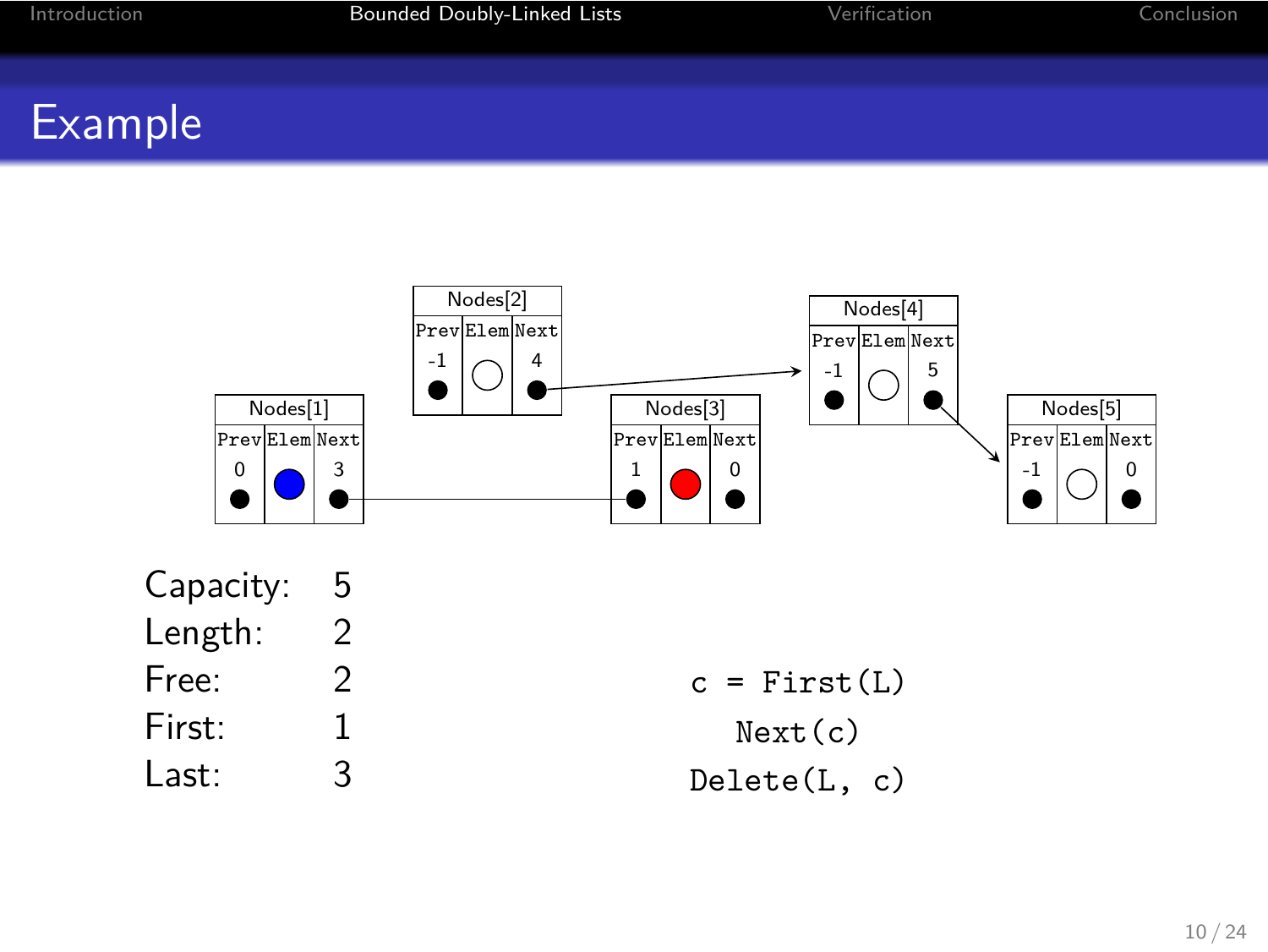

| Capacity: | 5 |
|-----------|---|
| Length:   | 2 |
| Free:     | 2 |
| First:    | 1 |
| Last:     | 3 |
|           |   |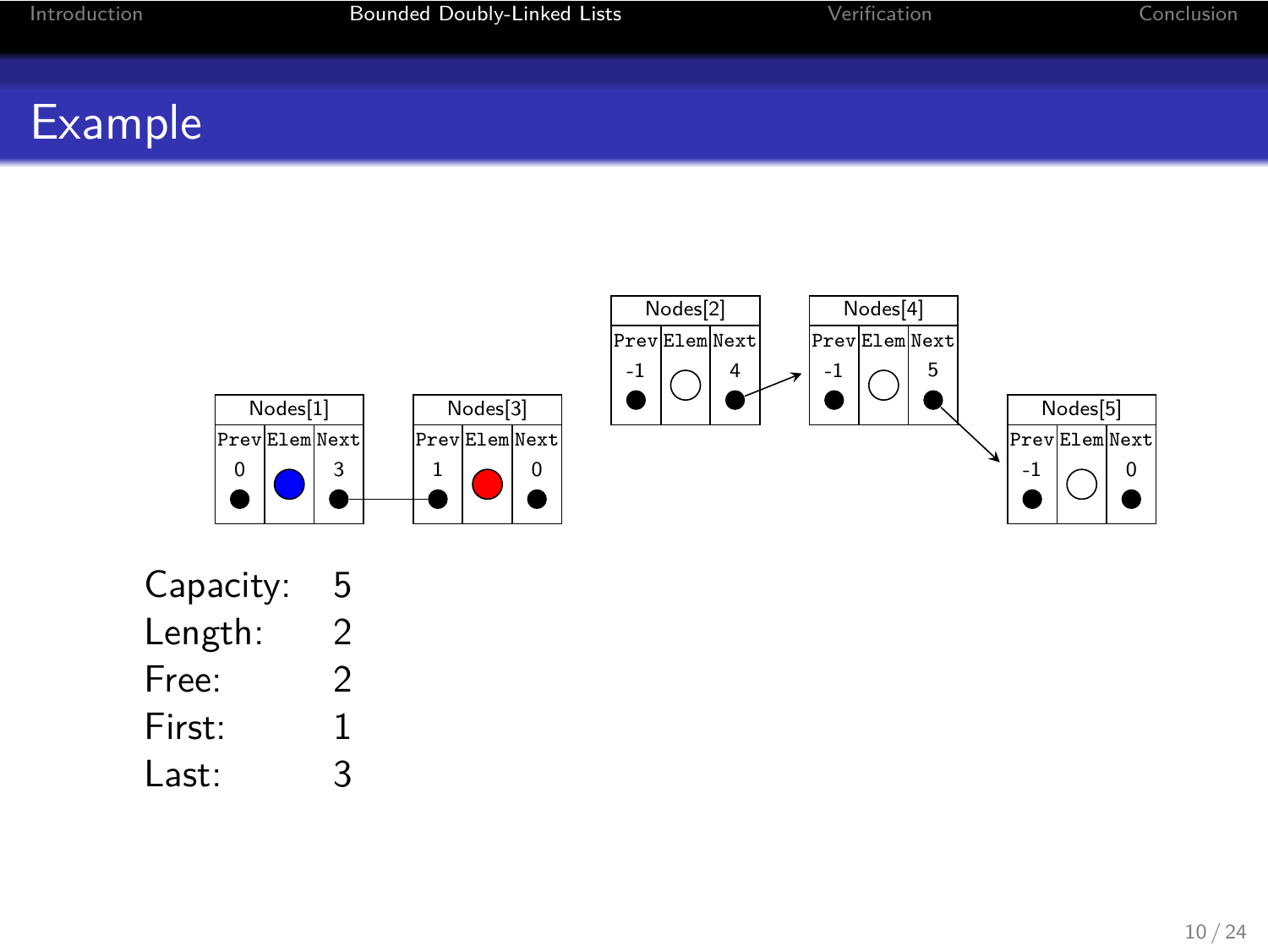

Bounded Doubly-Linked Lists



Capacity: 5<br>Length: 2

Length: Free: 2 First: 1 Last: 3

Insert(L, Last(L), e4)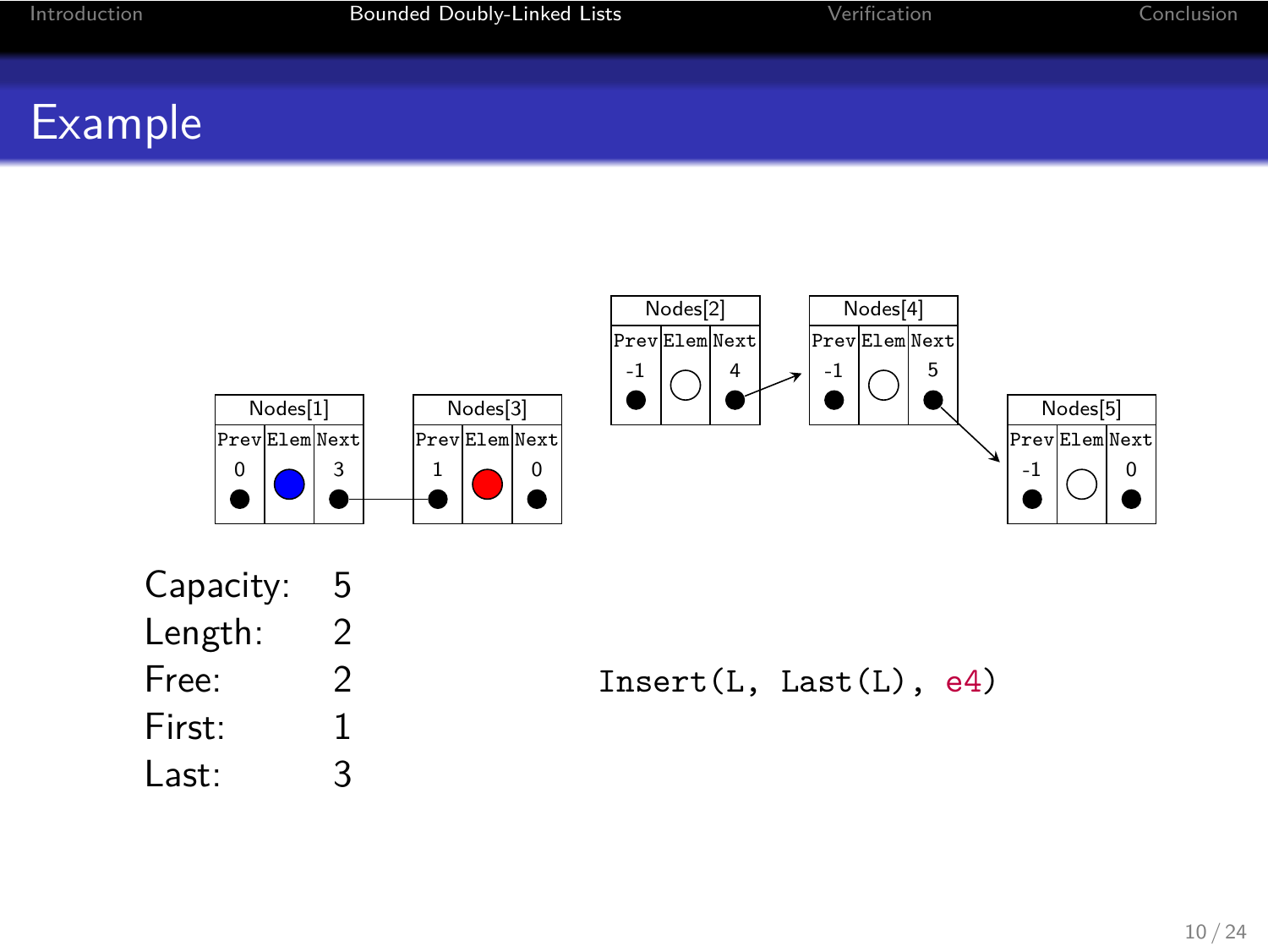

Capacity: 5

Introduction **Bounded Doubly-Linked Lists** 

| Length: | 3 |
|---------|---|
| Free:   | 4 |
| First:  | 1 |
| Last:   | 2 |

Insert(L, Last(L), e4)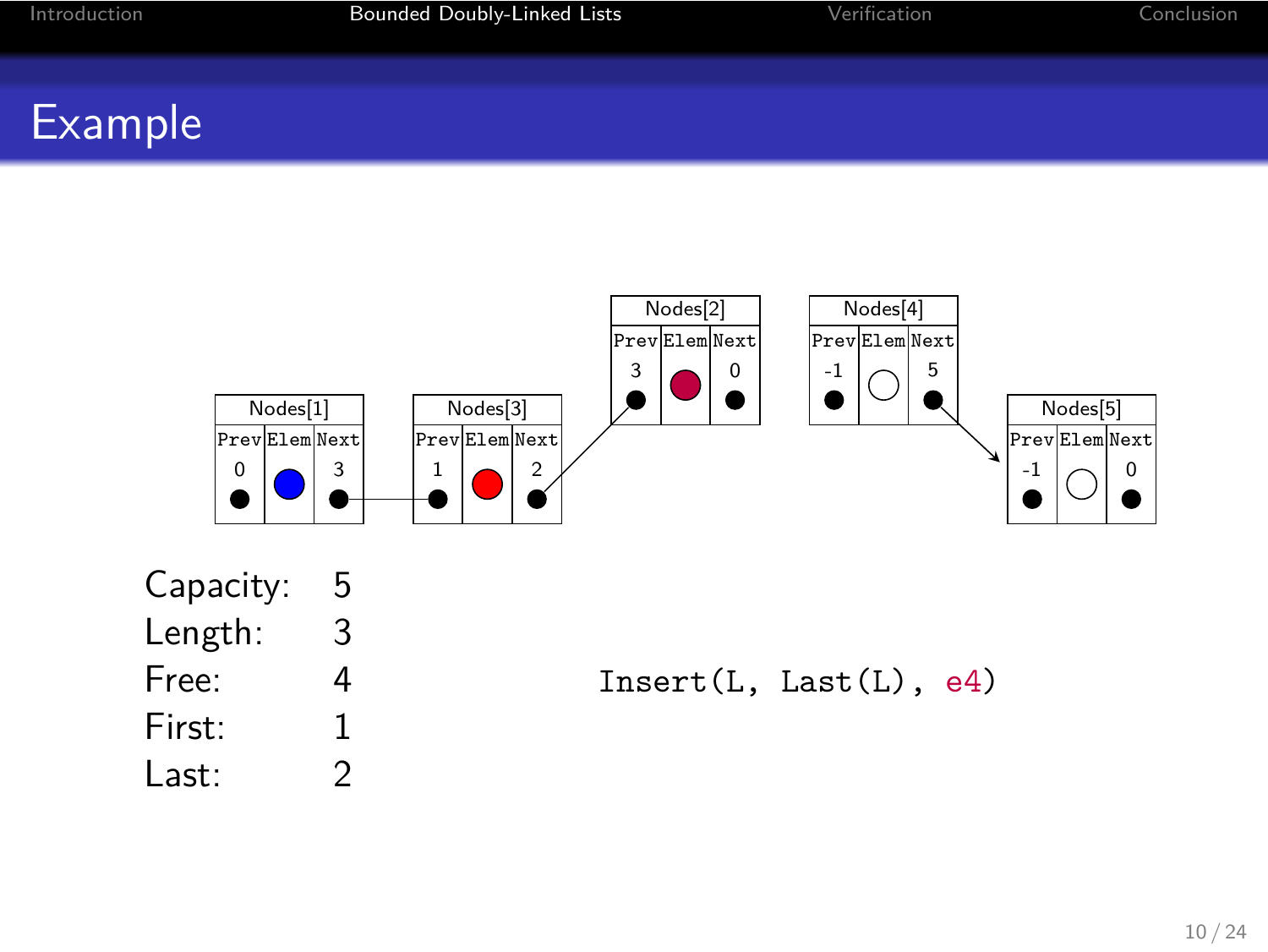## Models

Each method of the library is specified by its impact on Model and Positions.

```
Model(List) : Sequence
Positions(List) : Map(Cursor, Positive)
```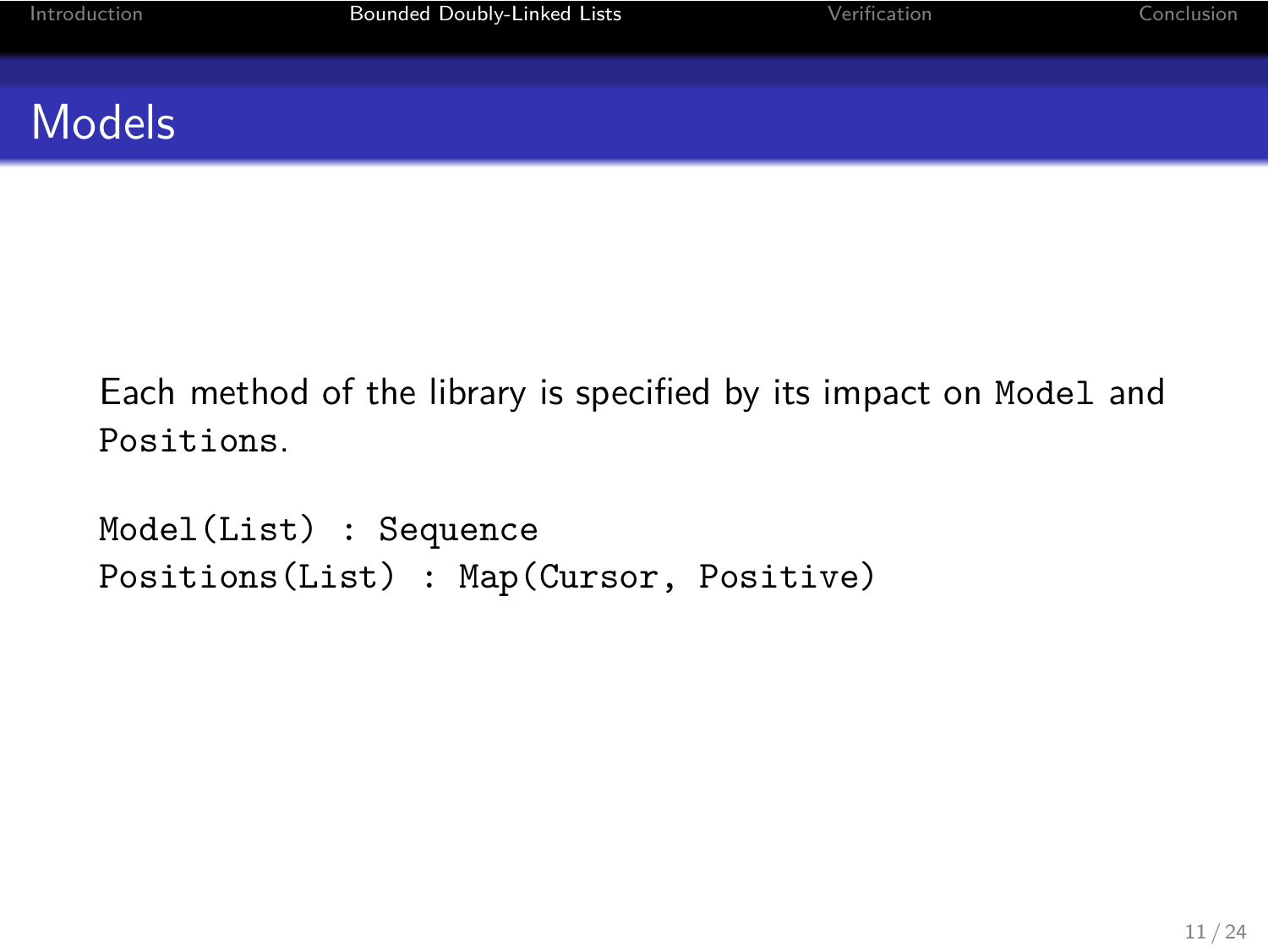## Specification

```
procedure Append
  (Container : in out List;
  New_Item : Element_Type;
  Count : Count_Type)
with
 Global \Rightarrow null,Pre =>
   Length (Container) <= Container.Capacity - Count ,
```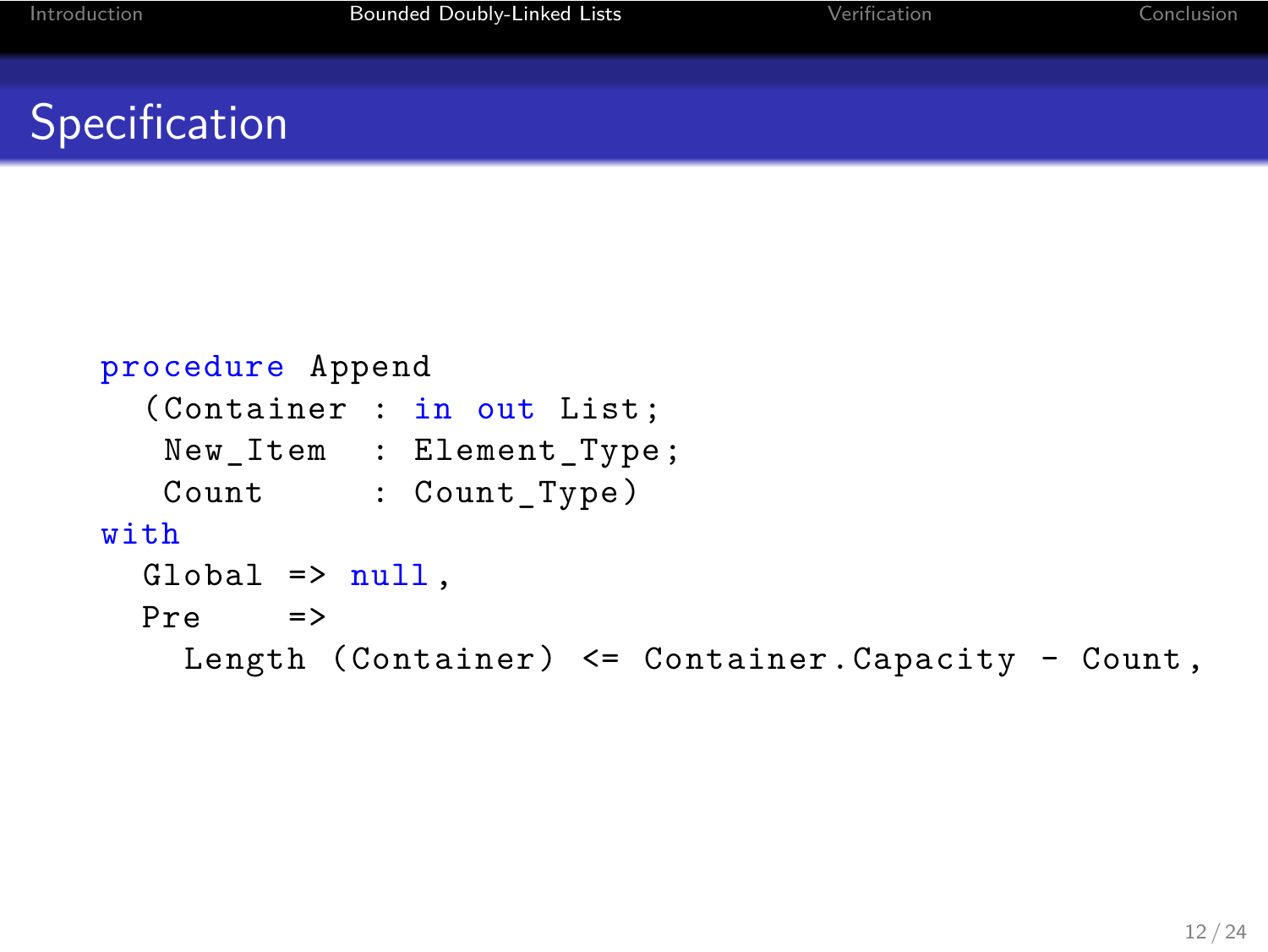#### Specification

```
Post =>
 Length (Container) = Length (Container)'Old + Count
    and Model (Container)'Old <= Model (Container)
    and (if Count > 0 then
           M.Constant_Range
              (Container => Model (Container),
               Fst \Rightarrow Length (Container)'Old + 1,
               Lst => Length (Container),
               Item => New_Item))
    and P_Positions_Truncated
          (Positions (Container)'Old,
          Positions (Container),
          Cut => Length (Container)'Old + 1,
          Count => Count);
```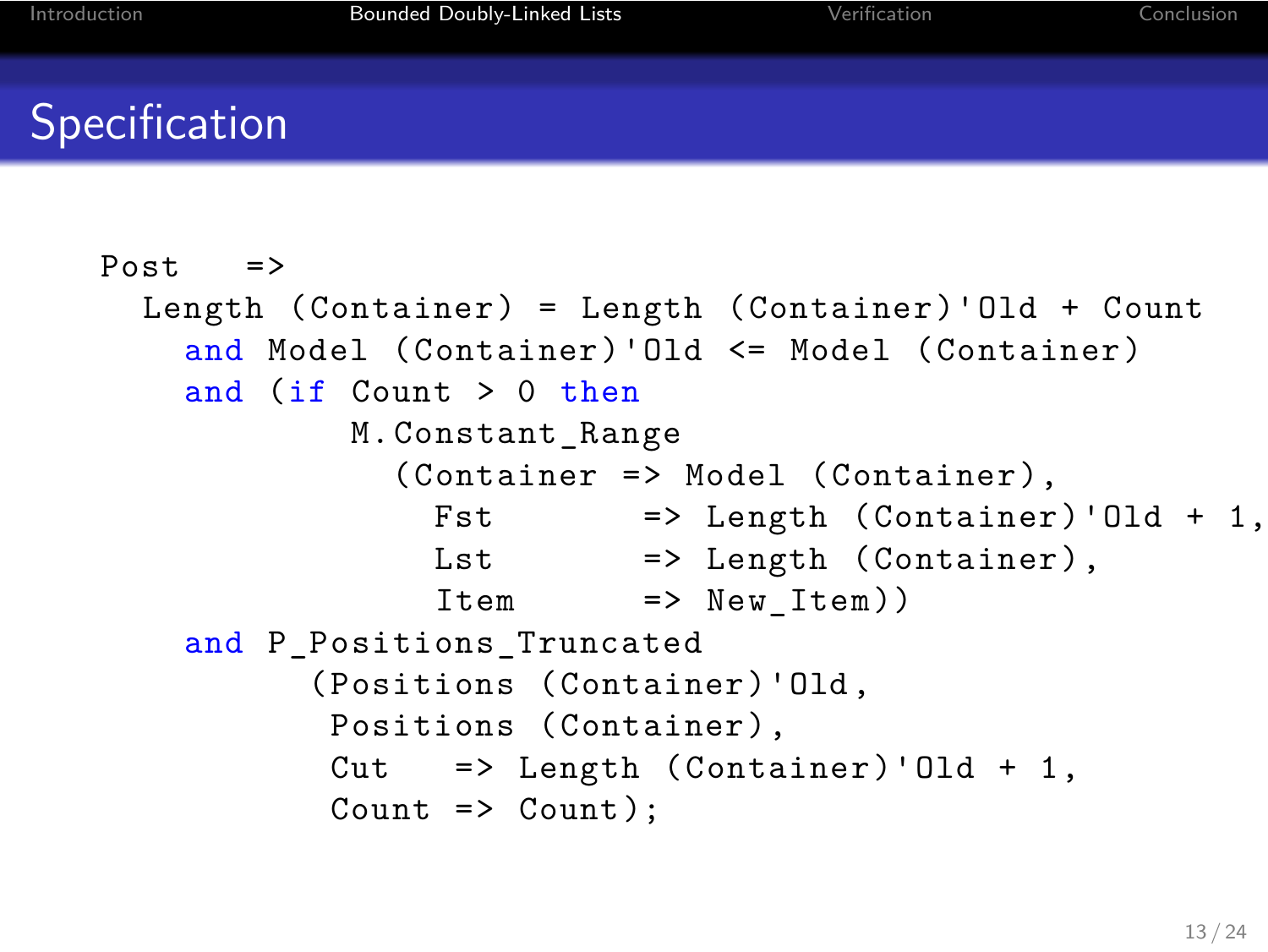# **Outline**



2 Verification



Internal Doubly-Linked Lists **Internal Verification** Conclusion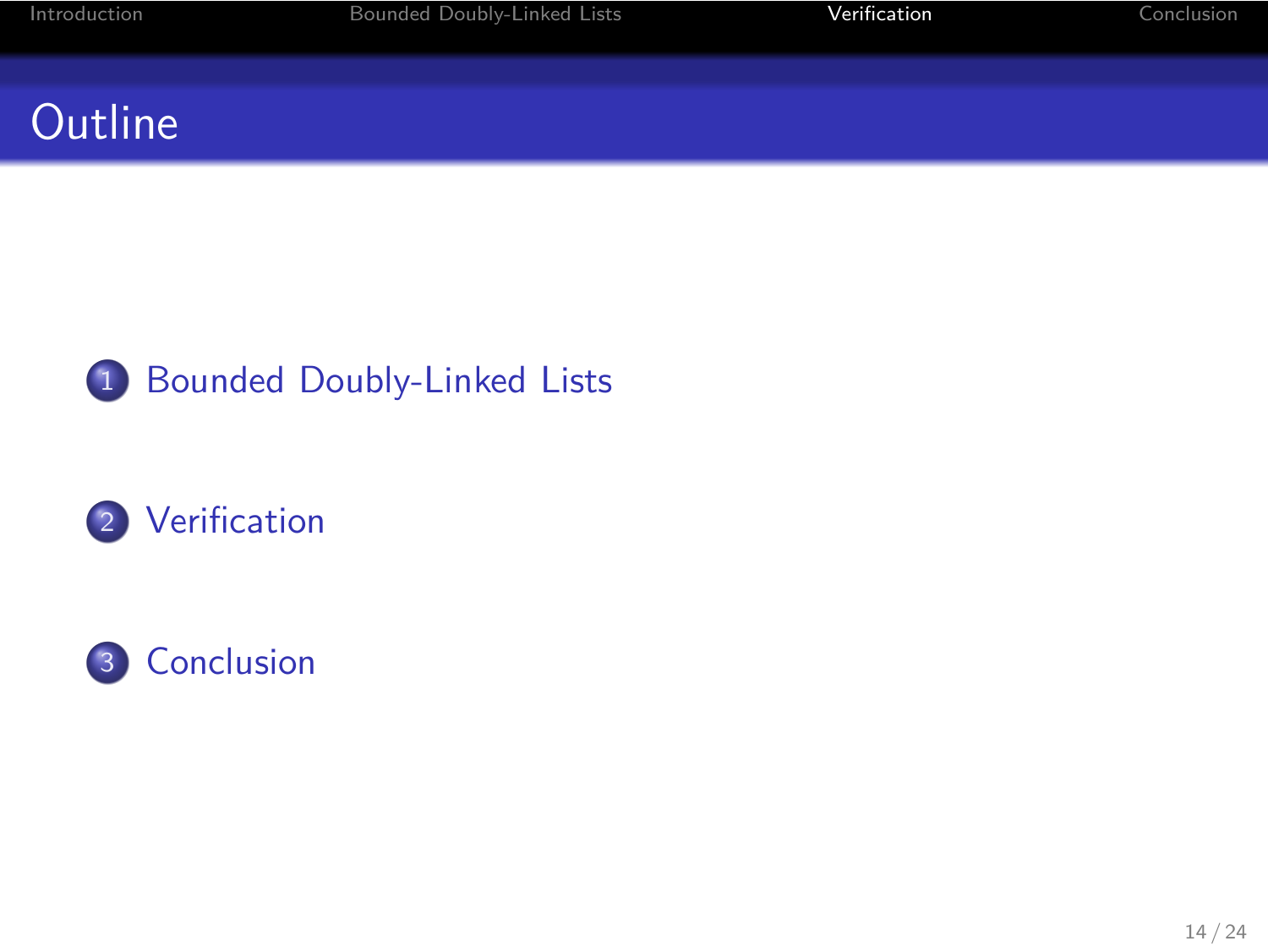## VeriFast

VeriFast:

- Verification tool for C (and Java)
- Specification language: separation logic with data types and inductive predicates

Internation Bounded Doubly-Linked Lists Verification

- **•** Heuristics
- Backend: SMT Solvers (Redux, Z3)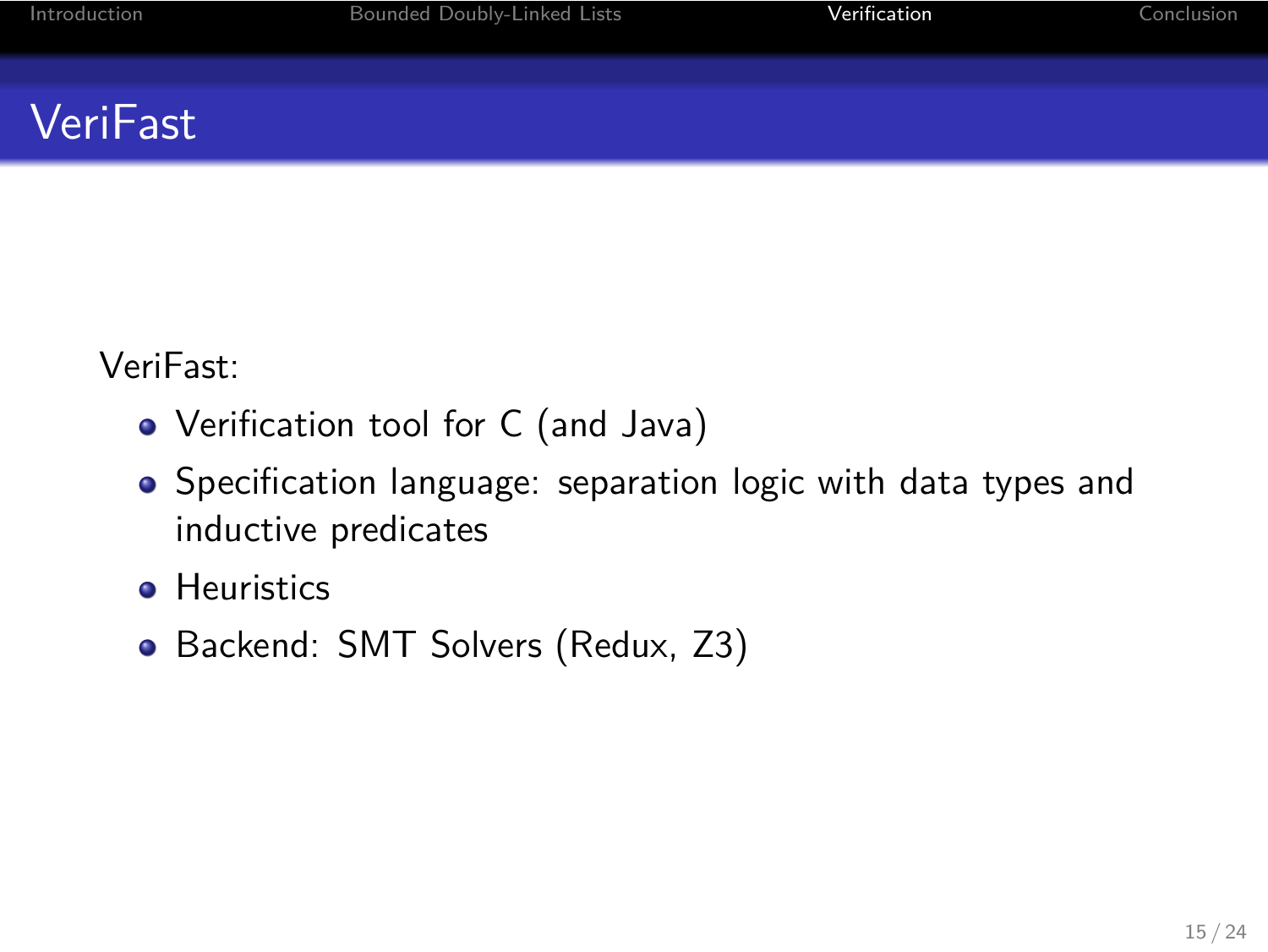### **Translation**

The Ada library has been manually translated in C and VeriFast.

Introduction Bounded Doubly-Linked Lists **Verification** Conclusion

- 0-starting arrays
- Capacity becomes a field of List
- Contract cases become alternatives
- Distinct languages for programming and specification
	- + Functional models cannot exist at runtime
	- *−* Functional and imperative lists are no more two instances of the same interface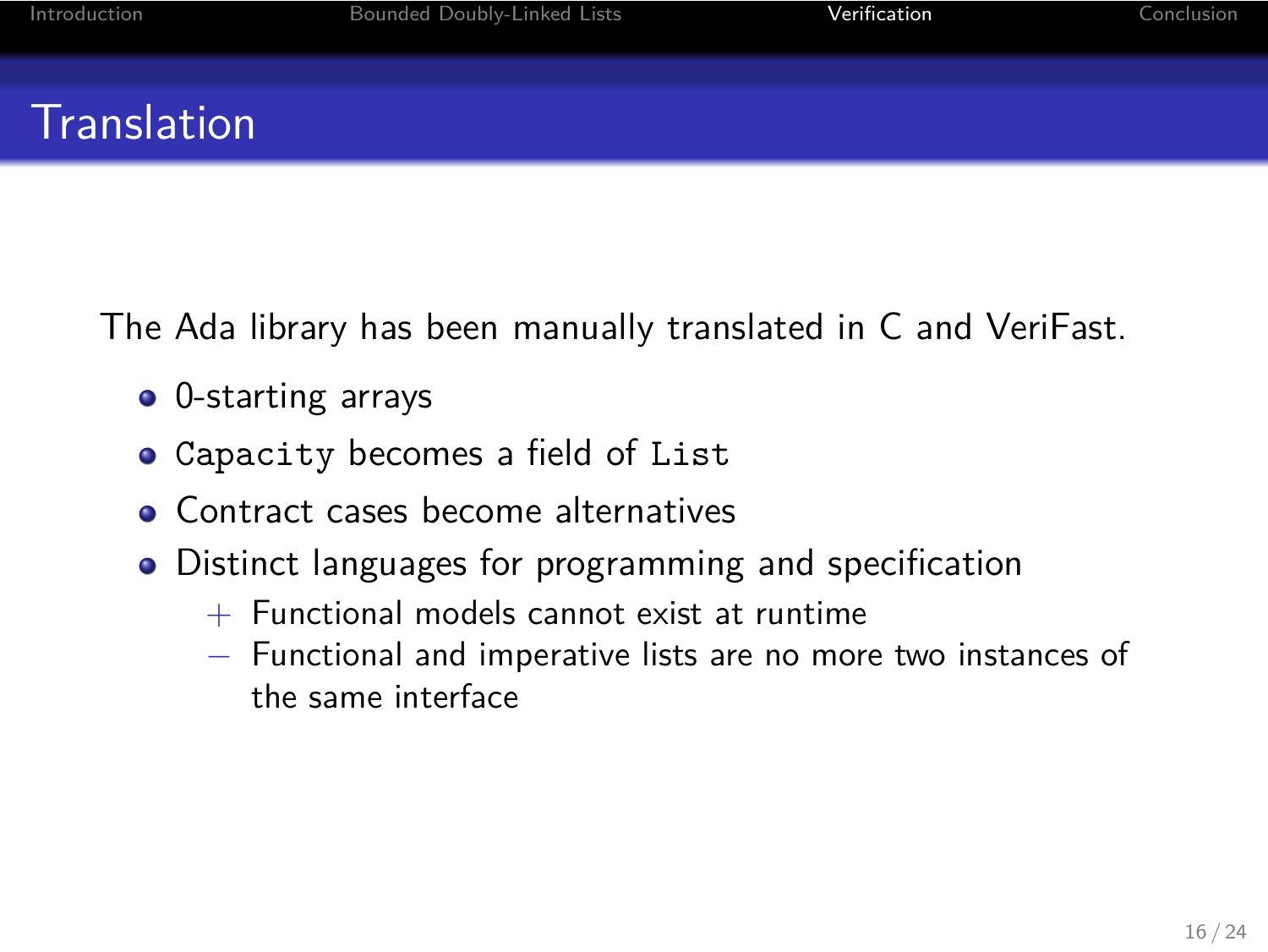Quantifier-free Separation Logic:

$$
\begin{array}{lll}\nt & \cdots = & x \mid f(t_1, \ldots, t_n) \\
\varphi & \cdots = & \text{emp} \mid t_1 = t_2 \mid t_1 \mapsto t_2 \mid \varphi_1 \star \varphi_2 \mid P(t_1, \ldots, t_n)\n\end{array}
$$

Bounded Doubly-Linked Lists **Verification** Conclusion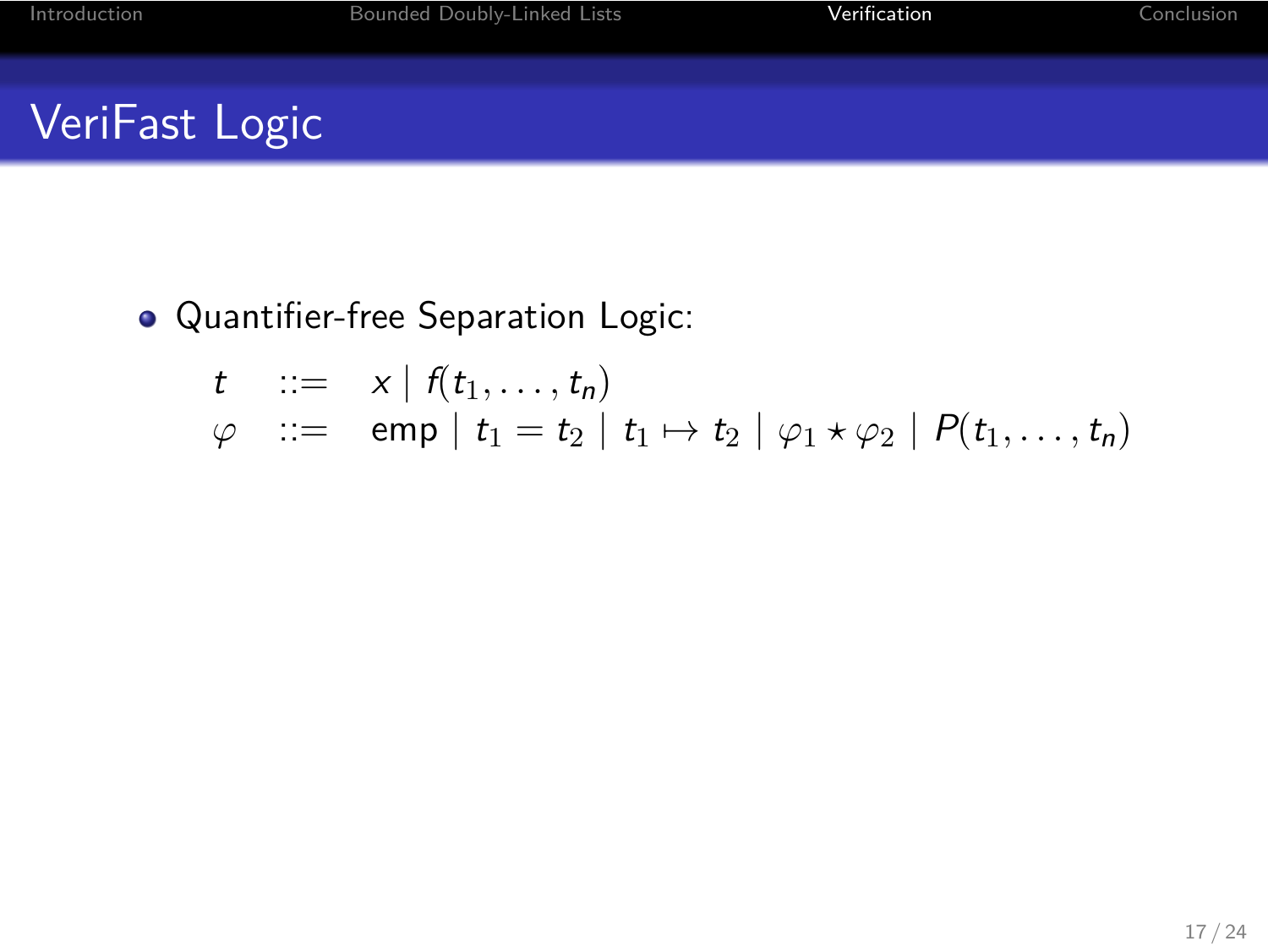Quantifier-free Separation Logic:

$$
\begin{array}{lll}\nt & ::= & x \mid f(t_1, \ldots, t_n) \\
\varphi & ::= & \text{emp} \mid t_1 = t_2 \mid t_1 \mapsto t_2 \mid \varphi_1 \star \varphi_2 \mid P(t_1, \ldots, t_n)\n\end{array}
$$

Internation Bounded Doubly-Linked Lists Verification

Algebraic Data Types Example: sequence  $\langle a \rangle :=$  Nil  $\vert$  Cons of  $a *$  sequence  $\langle a \rangle$ Functions defined by structural recursion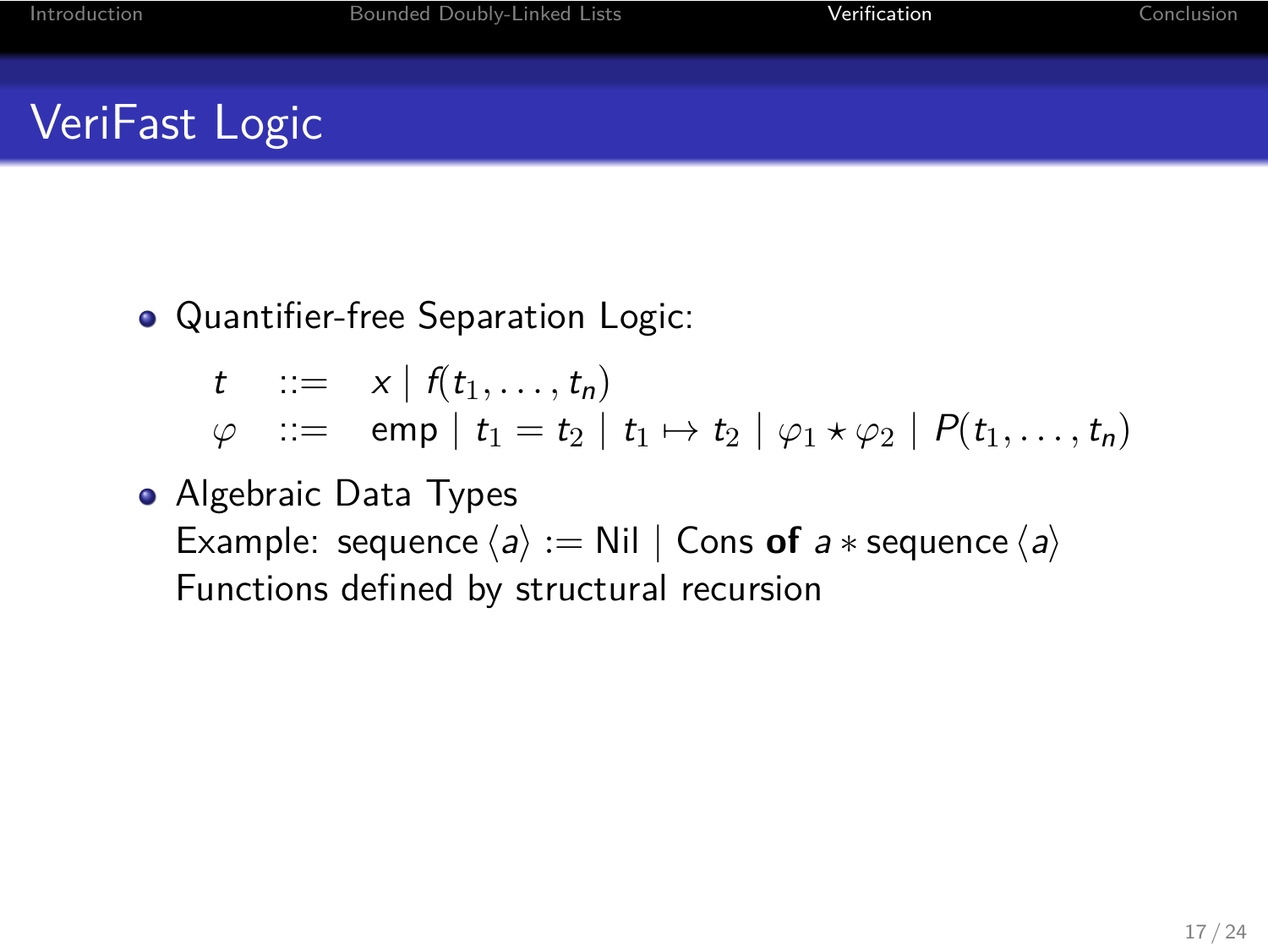Quantifier-free Separation Logic:

 $t$  ::=  $x | f(t_1, ..., t_n)$  $\varphi$  ::= emp  $|t_1 = t_2 | t_1 \mapsto t_2 | \varphi_1 \star \varphi_2 | P(t_1, \ldots, t_n)$ 

Introduction Bounded Doubly-Linked Lists **Verification** Conclusion

- Algebraic Data Types Example: sequence  $\langle a \rangle :=$  Nil  $|$  Cons of  $a *$  sequence  $\langle a \rangle$ Functions defined by structural recursion
- Inductive predicates Example:  $\text{linked\_list}(x, y) := (x = y) | \exists z \cdot x \mapsto z \star \text{linked\_list}(z, y)$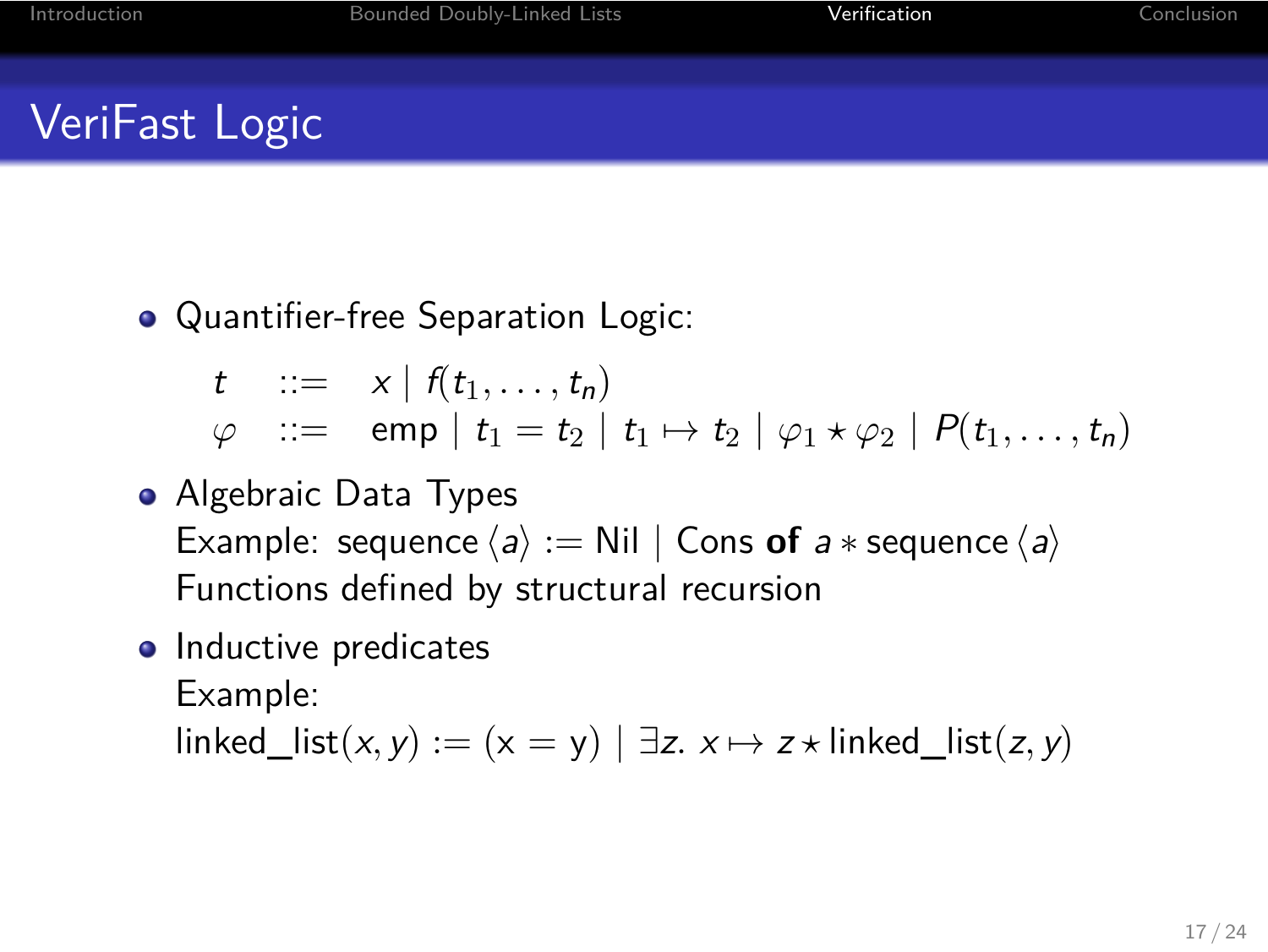Quantifier-free Separation Logic:

 $t$  ::=  $x | f(t_1,...,t_n) | \{l_1 = t_1,...,l_n = t_n\} | t! | t_1 + t_2$  $\varphi$  ::= emp  $|t_1 = t_2 | t_1 \mapsto t_2 | \varphi_1 \star \varphi_2 | P(t_1, \ldots, t_n)$ 

Algebraic Data Types Example: sequence  $\langle a \rangle :=$  Nil  $|$  Cons of  $a *$  sequence  $\langle a \rangle$ Functions defined by structural recursion

Introduction Bounded Doubly-Linked Lists **Verification** Conclusion

• Inductive predicates Example:  $\text{linked\_list}(x, y) := (x = y) | \exists z \cdot x \mapsto z \star \text{linked\_list}(z, y)$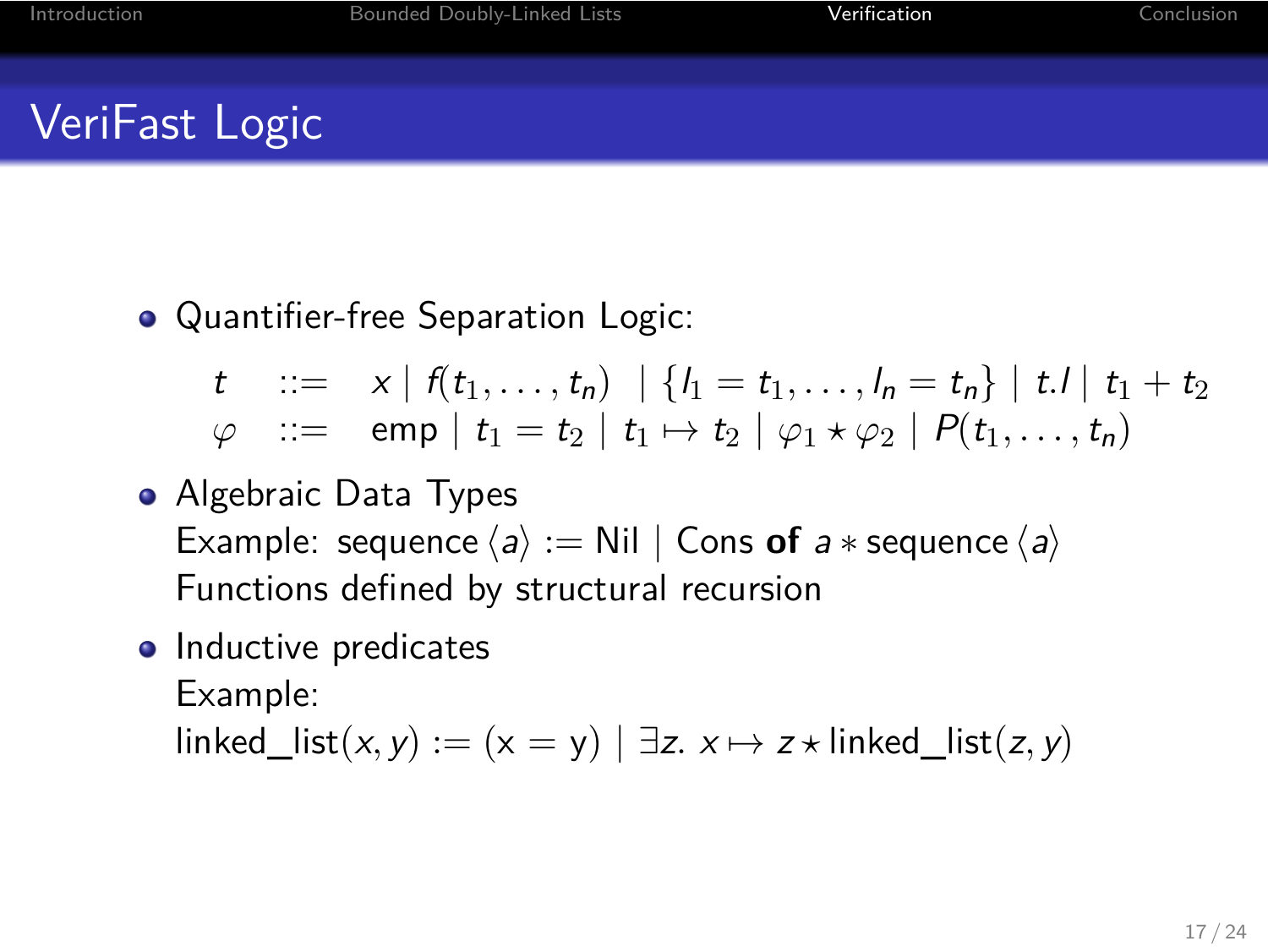#### Low-level invariants

free\_range(*Nodes, first, last*) := *first* = *last | ∃X. Nodes* + *first 7→ {Prev* = *−*1*, Elem* = *X, Next* = 0*} ⋆* free\_range(*Nodes, first* + 1*, last*)

Introduction Bounded Doubly-Linked Lists **Verification** Conclusion

free\_sll(*Nodes, first, last*) := *first* = *last | ∃n, X. Nodes* + *first 7→ {Prev* = *−*1*, Elem* = *X, Next* = *n} ⋆* free\_sll(*Nodes, n, last*)

 $d$ III(*Nodes, prev, from, last, to*) := *prev* = *last*  $\star$  *from* = *to | ∃n, X. Nodes* + *from 7→ {Prev* = *prev, Elem* = *X, Next* = *n} ⋆* dll(*Nodes, from, n, last,to*)

 $\mathsf{bdll}(L) := \mathsf{dll}(L \cdot \mathsf{nodes}, 0, L \cdot \mathsf{first}, L \cdot \mathsf{last}, 0) \star$ ( *L.free <* 0 *⋆* free\_range(*L.nodes, −free, L.capacity*)  $|$  *L.free*  $> 0 \star$  *free\_sll*(*L.nodes, free, 0)* )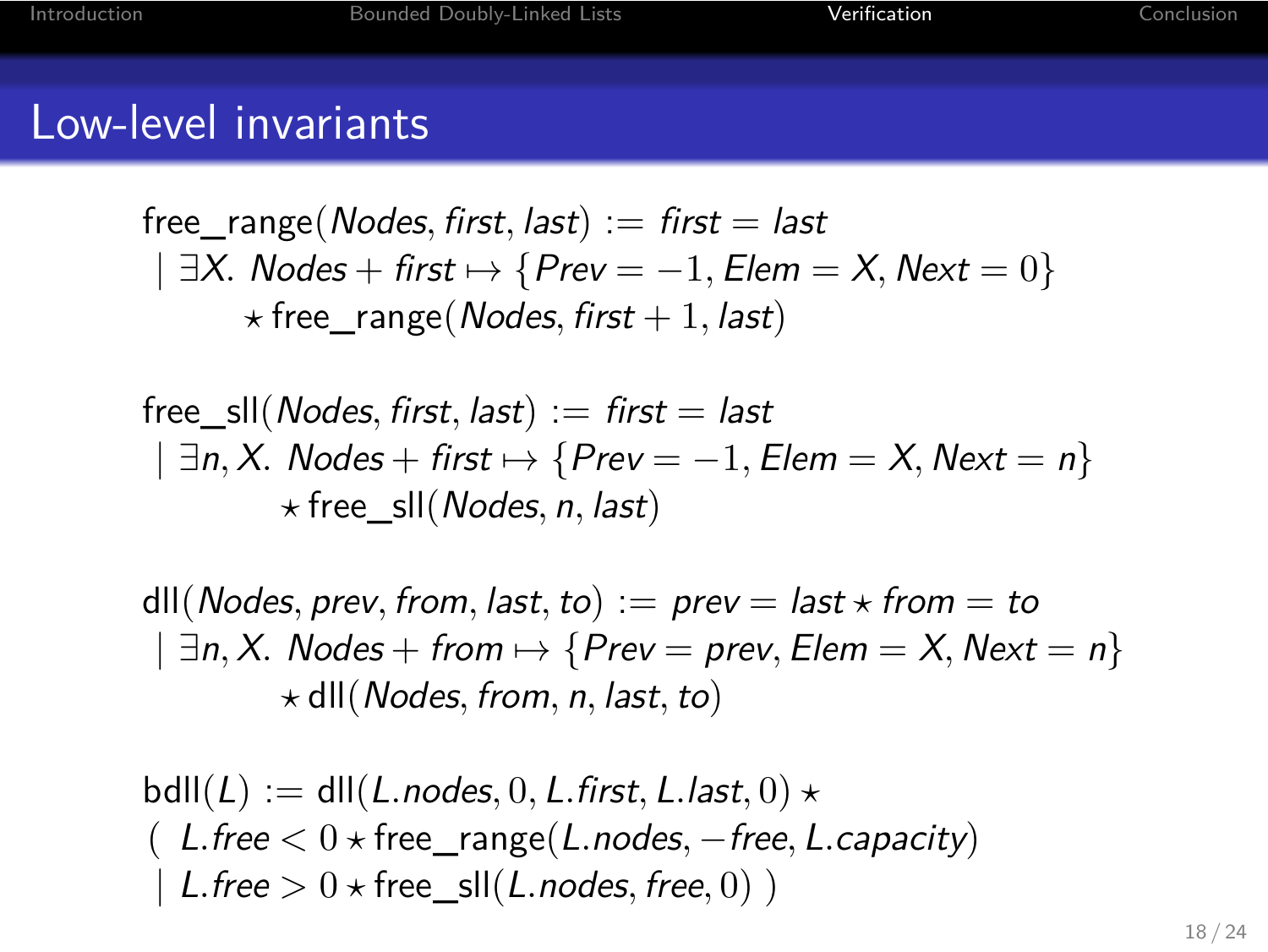# High-level models

sequence  $\langle a \rangle :=$  Nil | Cons of  $a *$  sequence  $\langle a \rangle$ 

Bounded Doubly-Linked Lists Verification

prod  $\langle a, b \rangle :=$  Pair of  $a * b$  $\langle$ *map* $\langle$ *a*, *b* $\rangle$  := sequence  $\langle$ *prod* $\langle$ *a*, *b* $\rangle$  $\rangle$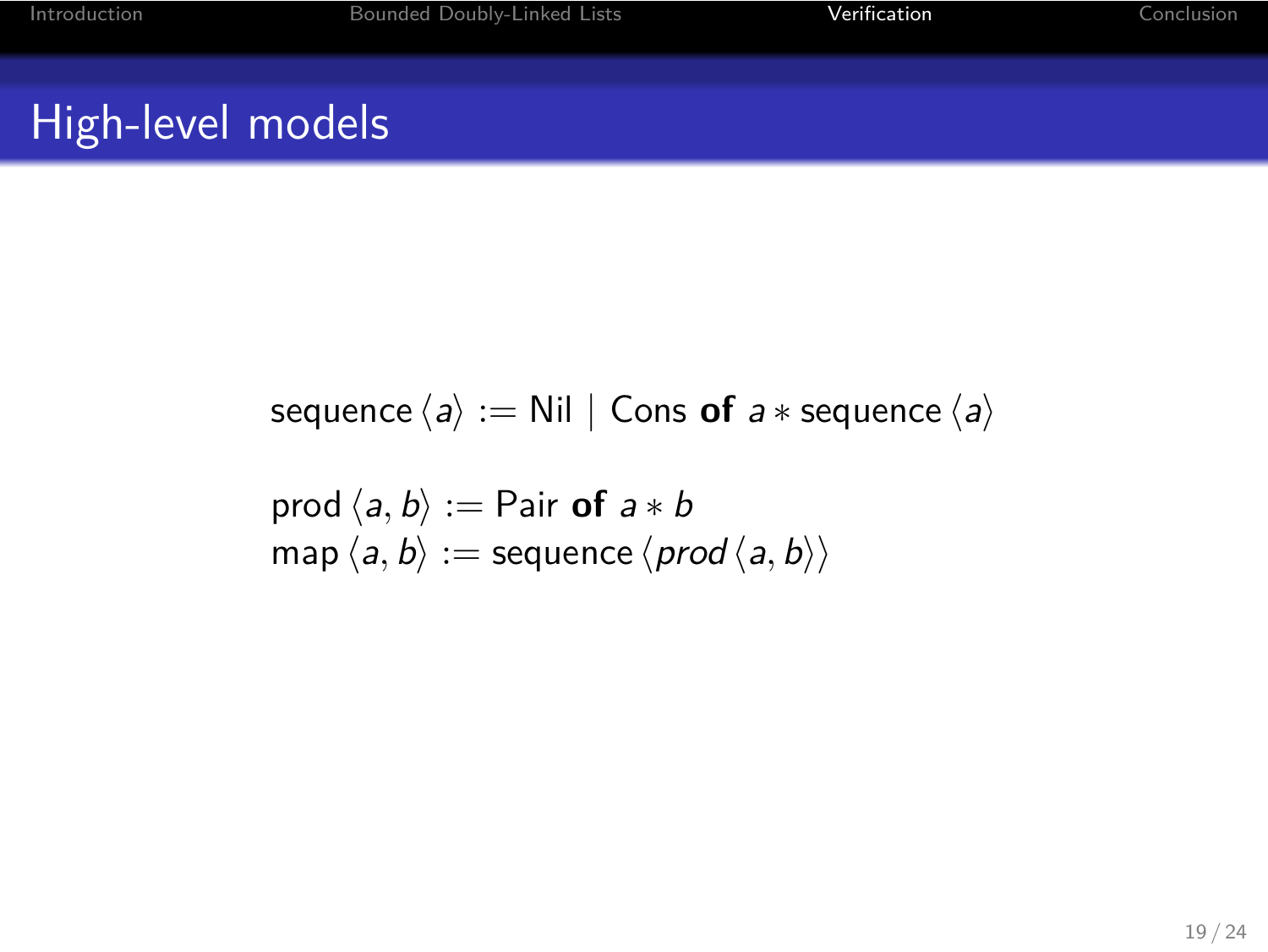# High-level models

sequence  $\langle a \rangle :=$  Nil | Cons of  $a *$  sequence  $\langle a \rangle$ 

Bounded Doubly-Linked Lists Verification

prod  $\langle a, b \rangle :=$  Pair of  $a * b$  $\langle a, b \rangle := \text{sequence} \langle \text{prod} \langle a, b \rangle \rangle$ 

+ many unusual relations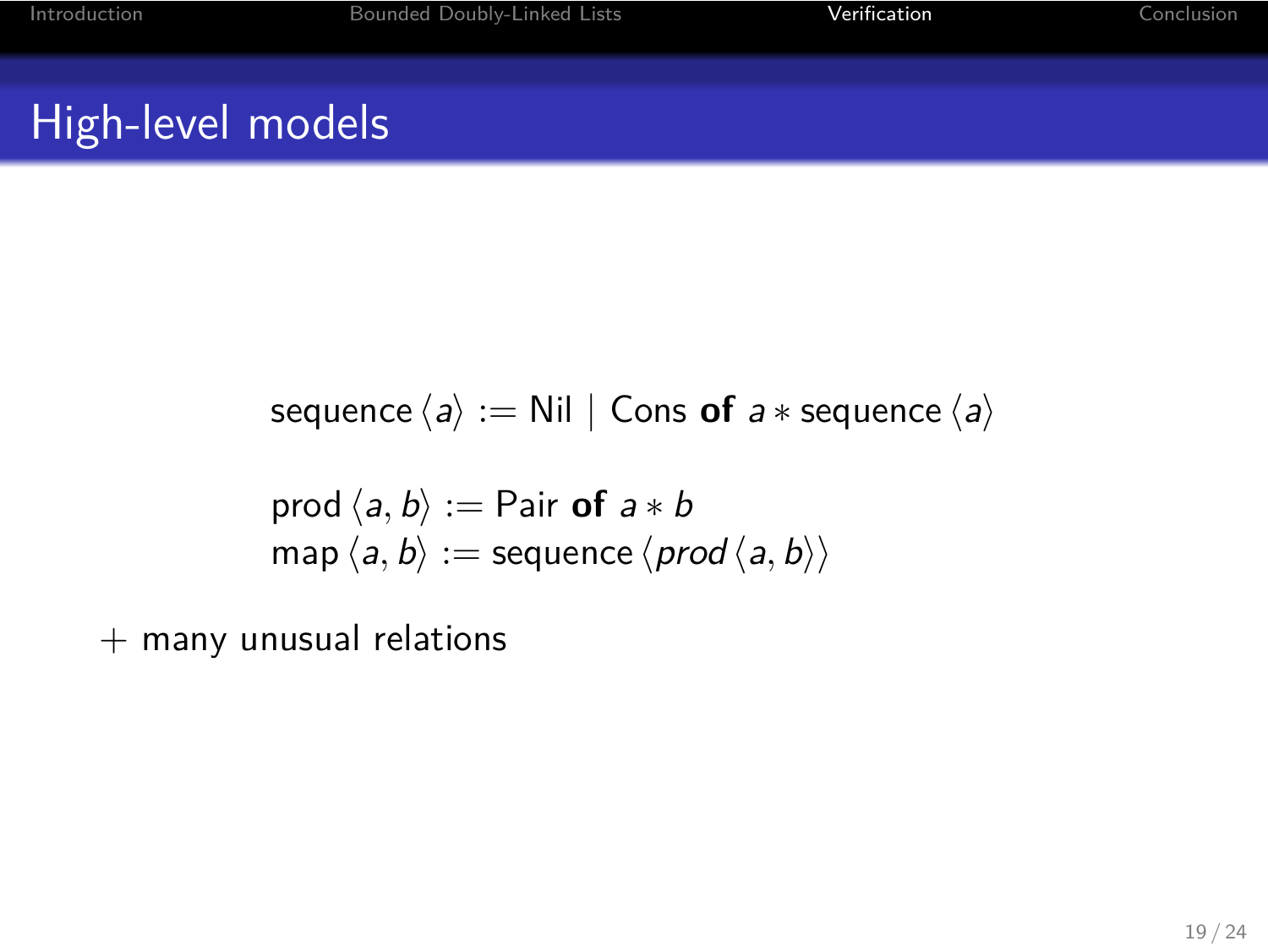$$
dll(Nodes, prev, from, last, to ) :=
$$
\n
$$
| prev = last * from = to
$$
\n
$$
| \exists n, X
$$
\n
$$
Nodes + from \mapsto {Prev = prev, Element = X, Next = n}
$$
\n
$$
dll(Nodes, from, n, last, to )
$$

Internal Bounded Doubly-Linked Lists **Internal Conclust** Verification Conclusion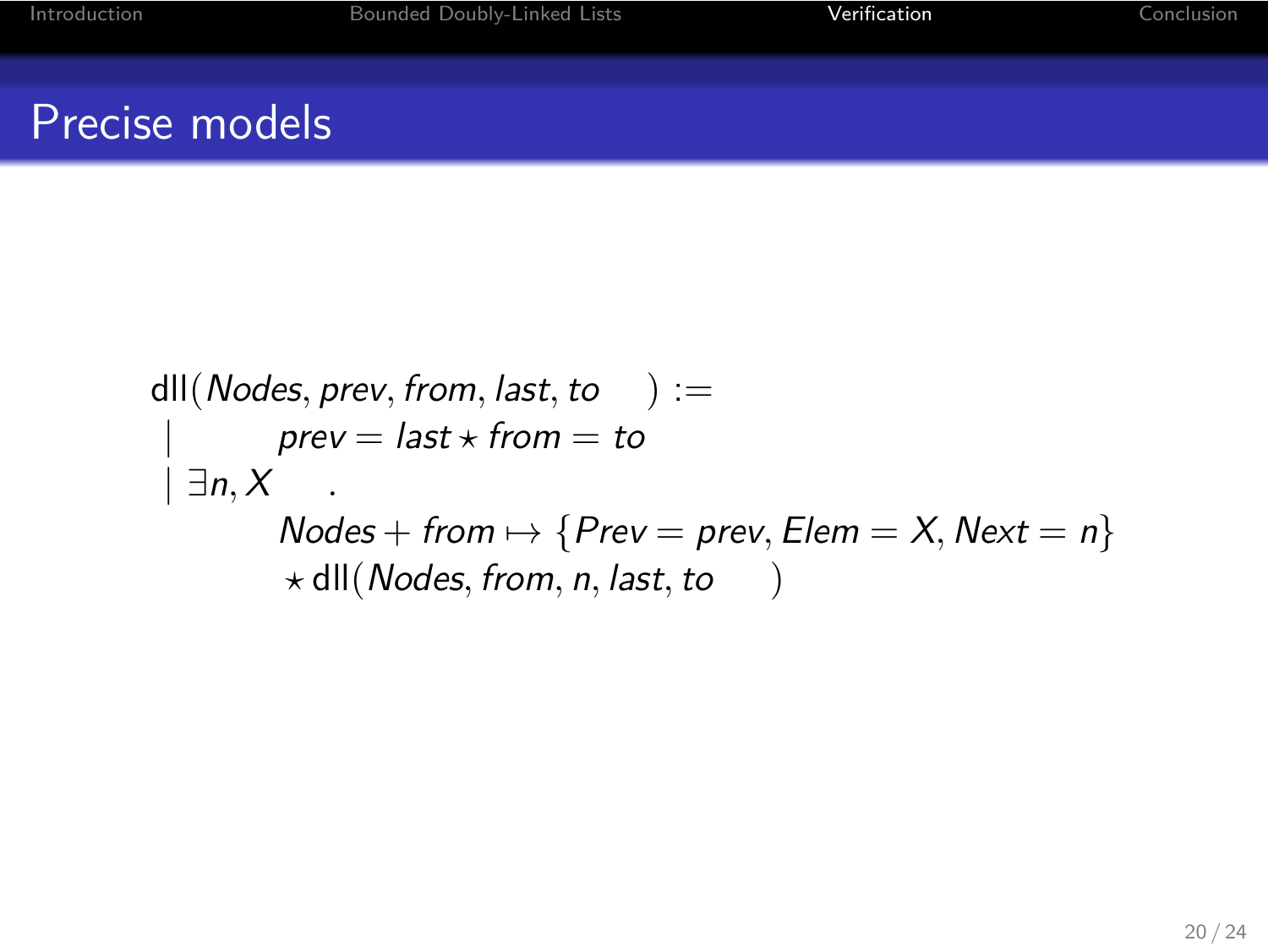

dll(*Nodes*, *prev*, *from*, *last*, *to*,  $m$ ) :=  $prev = last \star from = to \star m = C_0$ *| ∃n, X, m′ .*  $Nodes + from \rightarrow \{Prev = prev, Element = X, Next = n\}$ *⋆* dll(*Nodes, from, n, last,to, m′* )  $\star$  *m* =  $C_1$ 

Introduction Bounded Doubly-Linked Lists **Verification** Conclusion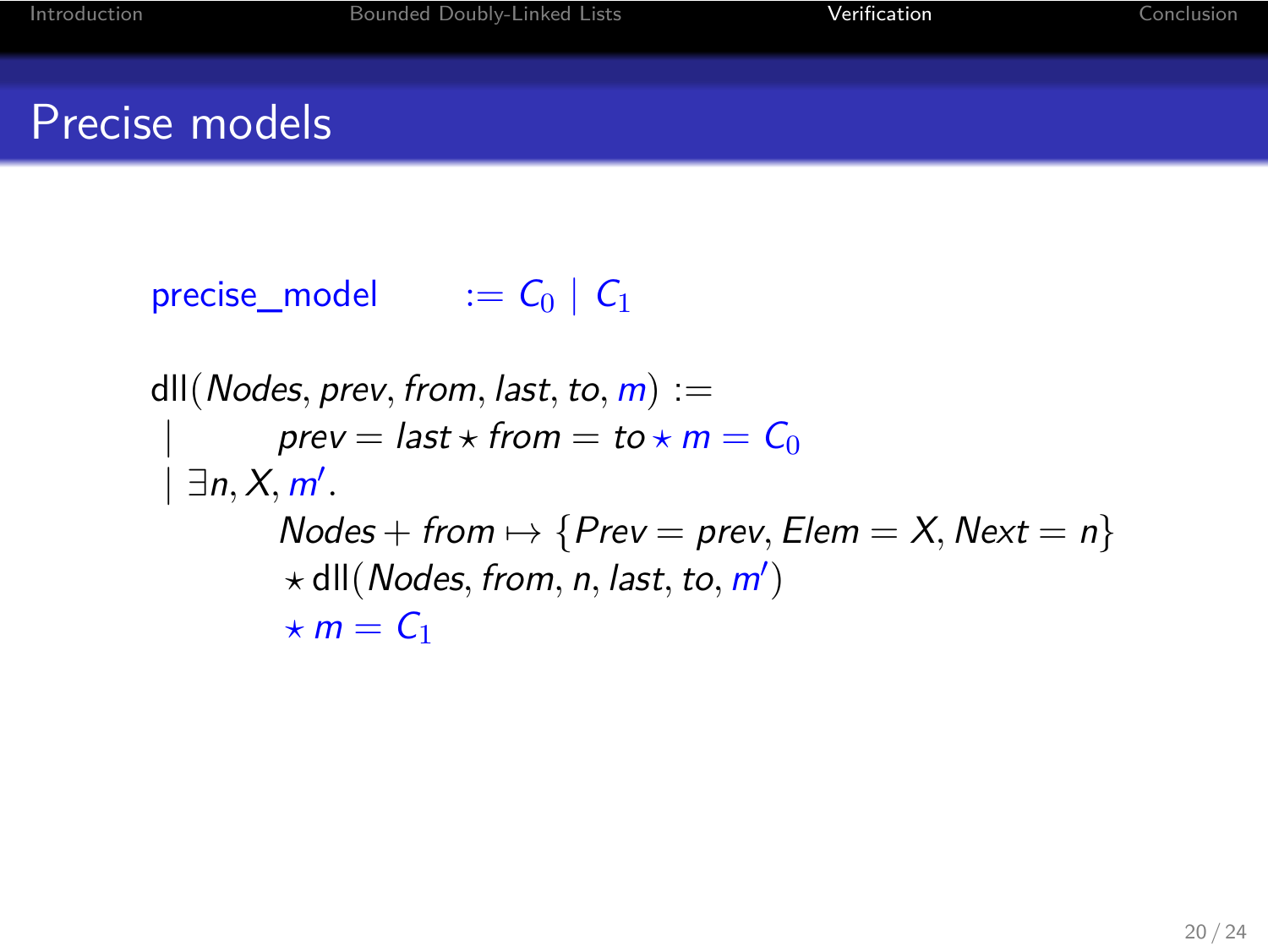precise\_model  $\langle a \rangle := C_0 \mid C_1$  of int  $* a *$  precise\_model  $\langle a \rangle$ 

Internalism Bounded Doubly-Linked Lists Verification

dll(*Nodes*, *prev*, *from*, *last*, *to*,  $m$ ) :=  $prev = last \star from = to \star m = C_0$ *| ∃n, X, m′ .*  $Nodes + from \rightarrow \{Prev = prev, Element = X, Next = n\}$ *⋆* dll(*Nodes, from, n, last,to, m′* )  $\star$  *m* =  $C_1(n, X, m')$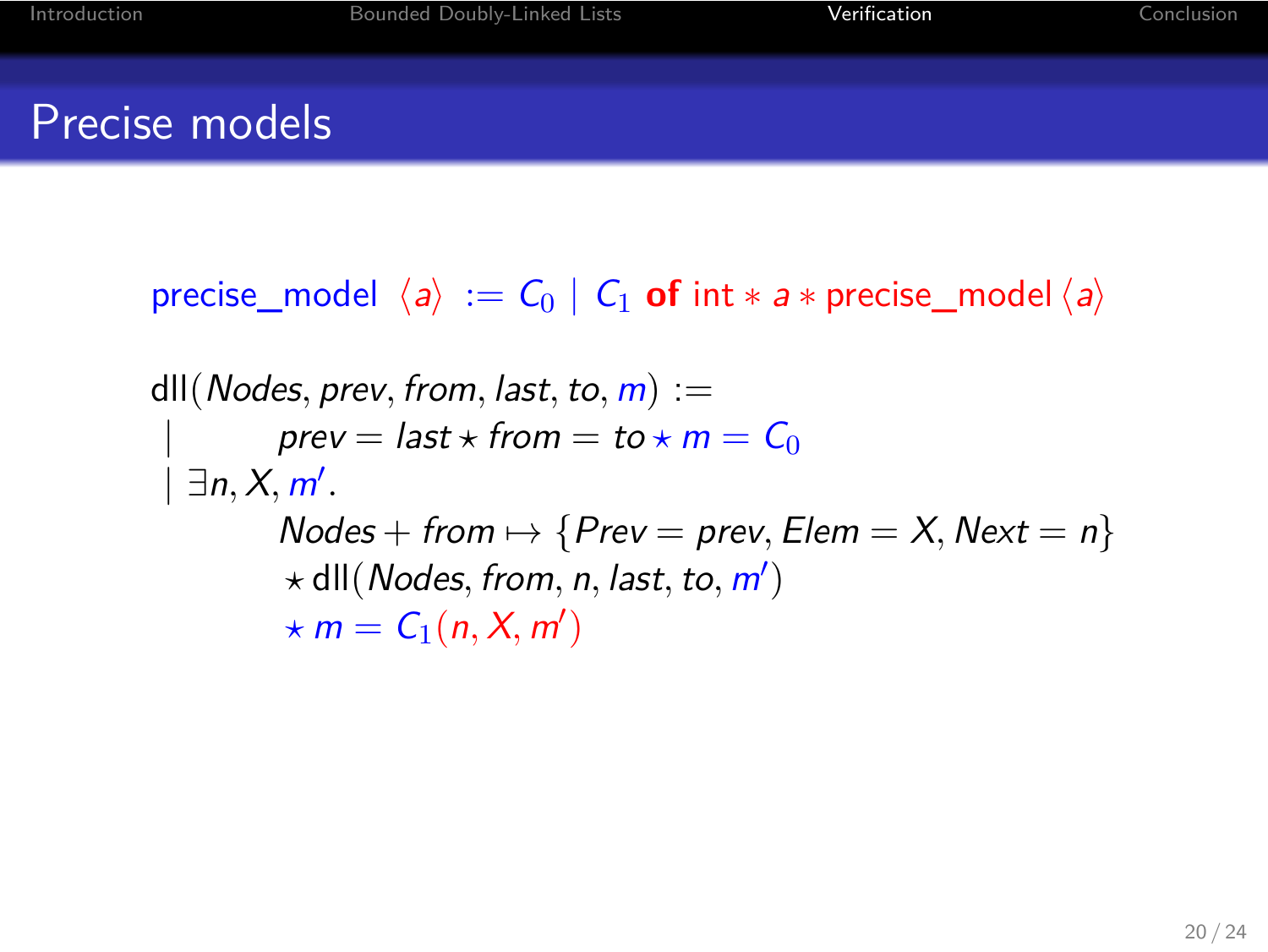precise\_model  $\langle a \rangle := C_0 | C_1$  of int  $* a *$  precise\_model  $\langle a \rangle$ 

Inded Doubly-Linked Lists **Verification** 

dll(*Nodes, prev, from, last,to, m*) := **match** *m* **with**  $| C_0 \rightarrow \text{prev} = \text{last} \star \text{from} = \text{to}$  $| C_1(n, X, m') \rightarrow$  $Nodes + from \rightarrow \{Prev = prev, Element = X, Next = n\}$ *⋆* dll(*Nodes, from, n, last,to, m′* )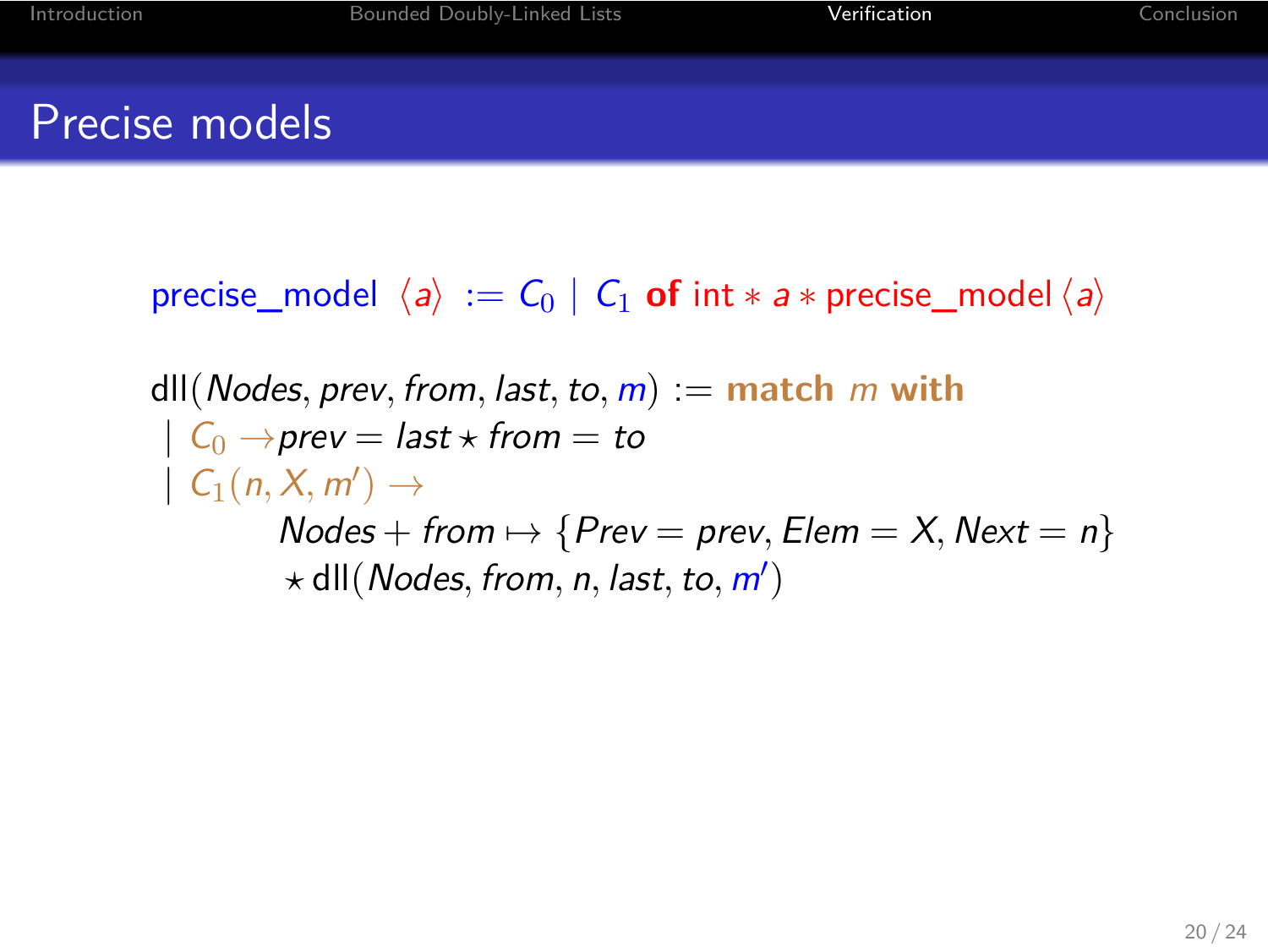precise\_model  $\langle a \rangle := C_0 \mid C_1$  of int  $* a *$  precise\_model  $\langle a \rangle$ 

Introduction Bounded Doubly-Linked Lists **Verification** Conclusion

dll(*Nodes, prev, from, last,to, m*) := **match** *m* **with**  $| C_0 \rightarrow \text{prev} = \text{last} \star \text{from} = \text{to}$  $| C_1(n, X, m') \rightarrow$  $Nodes + from \rightarrow \{Prev = prev, Element = X, Next = n\}$ *⋆* dll(*Nodes, from, n, last,to, m′* )

From a precise model, high-level models are easy to define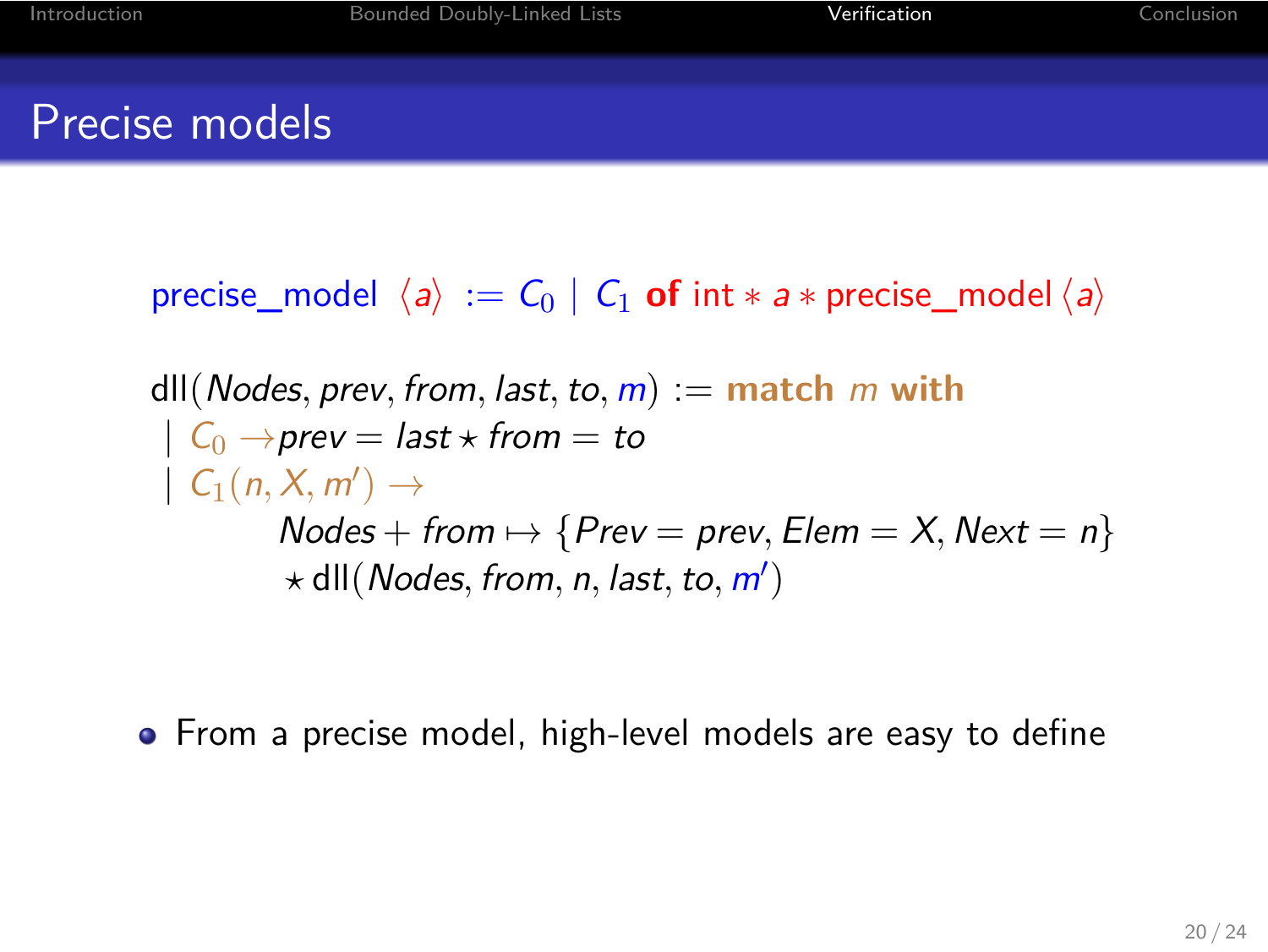precise\_model  $\langle a \rangle := C_0 \mid C_1$  of int  $* a *$  precise\_model  $\langle a \rangle$ 

Introduction Bounded Doubly-Linked Lists **Verification** Conclusion

dll(*Nodes, prev, from, last,to, m*) := **match** *m* **with**  $| C_0 \rightarrow \text{prev} = \text{last} \star \text{from} = \text{to}$  $| C_1(n, X, m') \rightarrow$  $Nodes + from \rightarrow \{Prev = prev, Element = X, Next = n\}$ *⋆* dll(*Nodes, from, n, last,to, m′* )

- From a precise model, high-level models are easy to define
- **•** Precise model compose well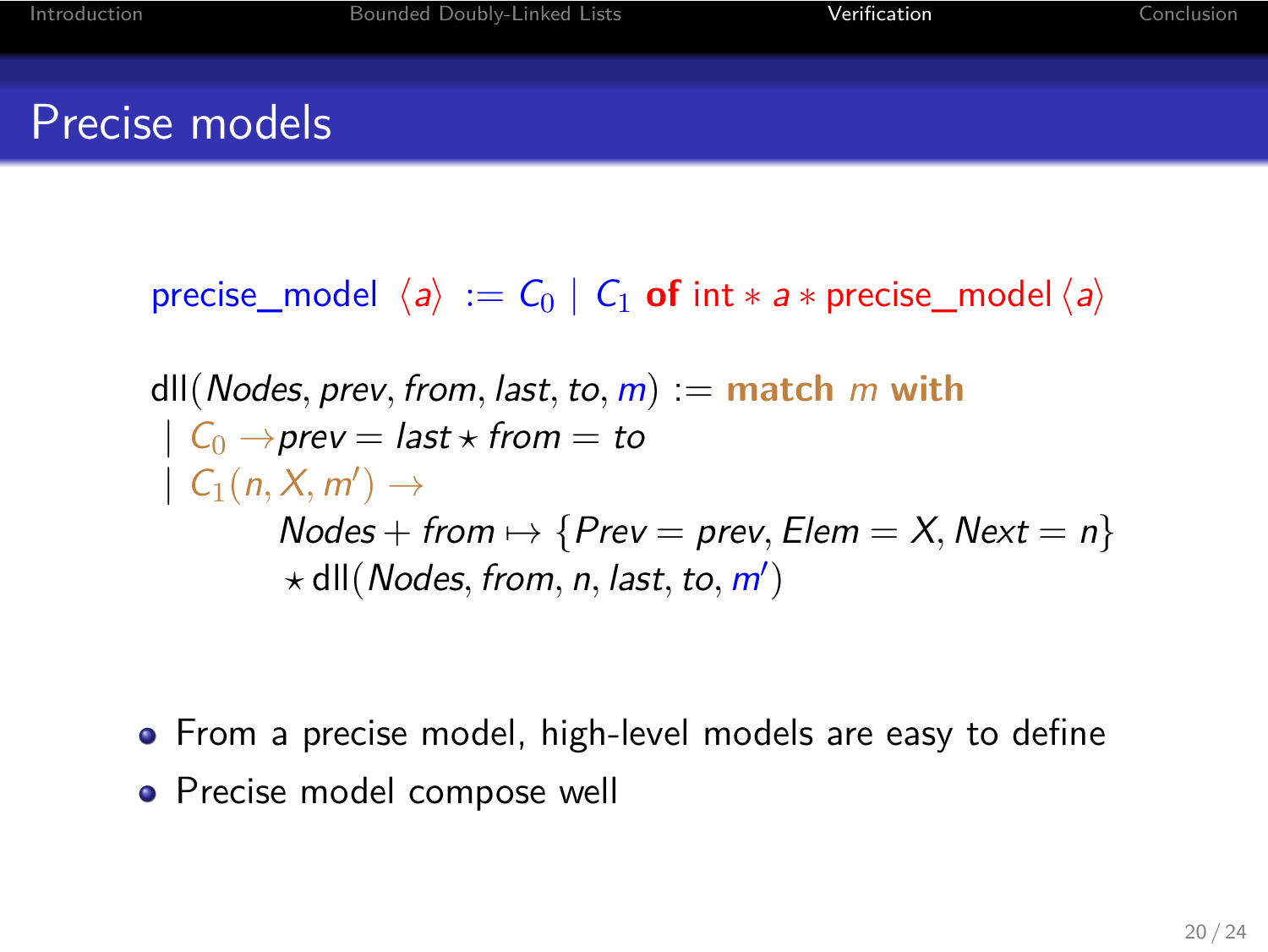### **Results**

- 27 proved methods Remaining: sorting functions and Copy
- 47 inductive predicates, 42 pure recursive functions, 171 lemmata
- In Ada/SPARK: 1 implementation loc. for 3 specification loc.

Introduction Bounded Doubly-Linked Lists **Verification** Conclusion

- In VeriFast: 1 implementation loc. for 3 spec and 7 verif loc.
- Verification time: 1.7s
- Verification effort: 5 man-months
- $\bullet$  0 bugs found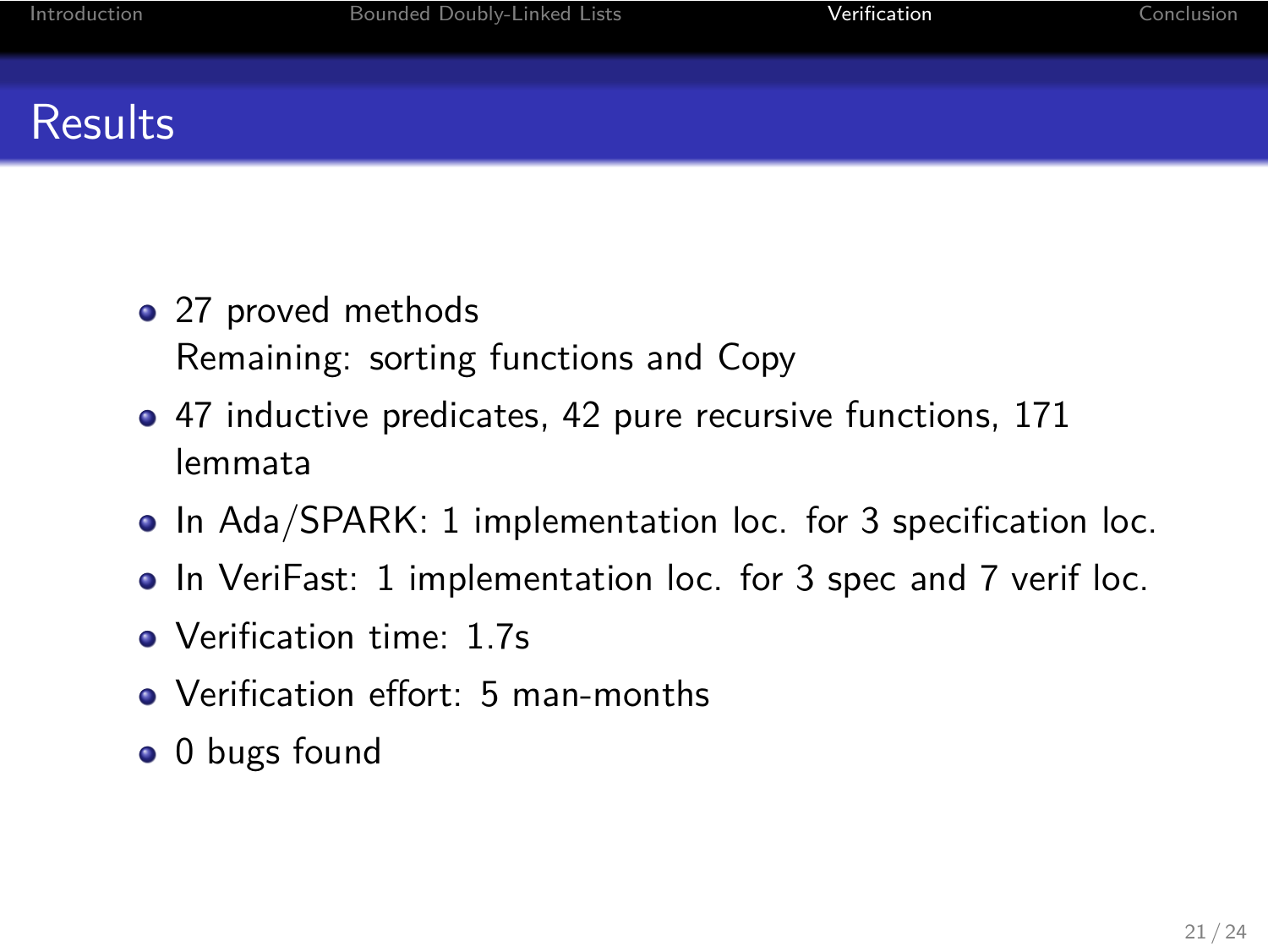## **Conclusion**

- Challenges dealt:
	- contracts in use and complete
	- contracts refined with precise model
	- efficient code
	- reusable formal libs for sequences & maps

Inded Doubly-Linked Lists **Interpretent Conclusion** Verification Conclusion

- VeriFast is a powerful tool
	- good automation for linear arithmetics
	- but no support for other theories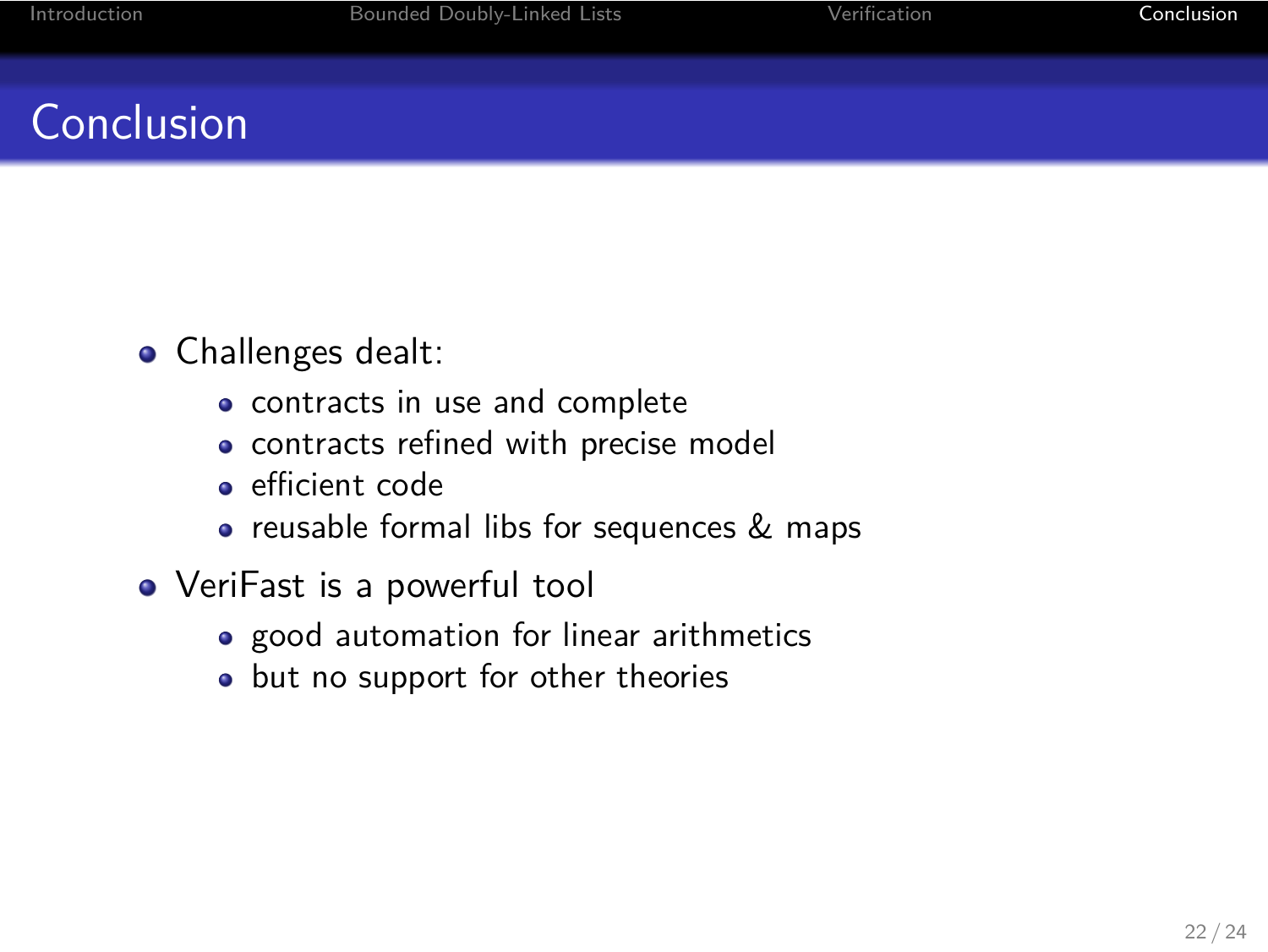# Future work

More prover integration in VeriFast

Internation Bounded Doubly-Linked Lists **Internation** Verification **Conclusion** 

- Automation of induction reasoning
- Remaining functions
- Verification of applications